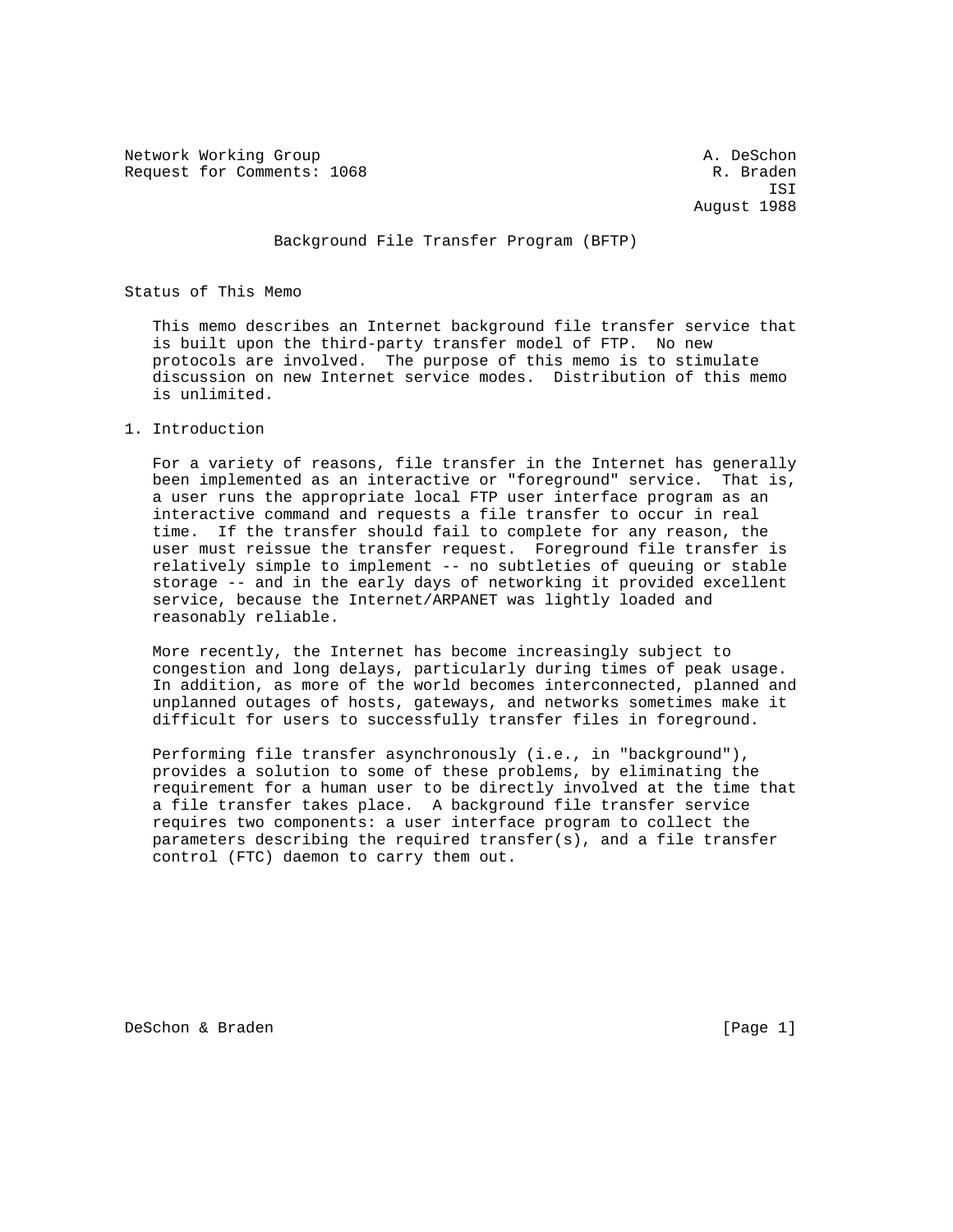Background file transfer has a number of potential advantages for a user:

o No Waiting

 The user can request a large transfer and ignore it until a notification message arrives through some common channel (e.g., electronic mail).

o End-to-end Reliability

 The FTC daemon can try a transfer repeatedly until it either succeeds or fails permanently. This provides reliable end-to end delivery of a file, in spite of the source or destination host being down or poor Internet connectivity during some time period.

o Multiple File Delivery

 In order for background file transfer to be accepted in the Internet, it may have to include some "value-added" services. One such service would be an implementation of a multiple file transfer capability for all hosts. Such a facility is suggested in RFC-959 (see the description of "NLST") and implemented in some User-FTP programs.

o Deferred Delivery

 The user may wish to defer a large transfer until an off-peak period. This may become important when parts of the Internet adopt accounting and traffic-based cost-recovery mechanisms.

 There is a serious human-engineering problem with background file transfer: if the user makes a mistake in entering parameters, this mistake may not become apparent until much later. This can be the cause of severe user frustration. To avoid this problem, the user interface program ought to verify the correctness of as many of the parameters as possible when they are entered. Of course, such foreground verification of parameters is not possible if the remote host to which the parameters apply is currently unreachable.

 To explore the usefulness of background file transfer in the present Internet, we have implemented a file-mover service which we call the Background File Transfer Program or BFTP.

 Section 2 describes BFTP and Section 3 presents our experience and conclusions. The appendices contain detailed information about the

DeSchon & Braden [Page 2]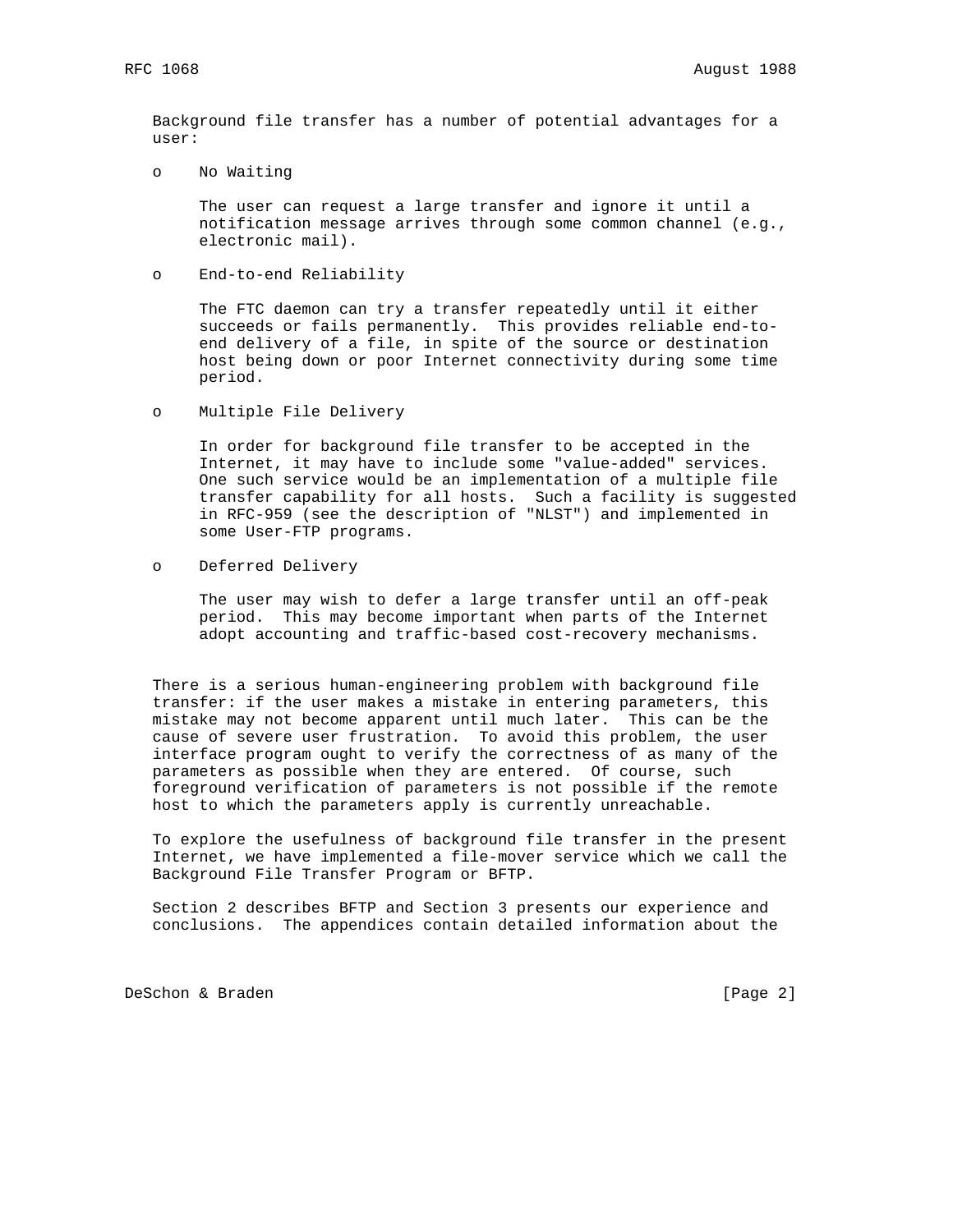user interface language for BFTP, a description of the program organization, and sample execution scripts.

- 2. Background File Transfer Program
	- 2.1 General Model

 In the present BFTP design, its user interface program and its FTC daemon program must execute on the same host, which we call the BFTP control host.

 Through the user interface program, a BFTP user will supply all of the parameters needed to transfer a file from source host S to destination host D, where S and D may be different from the BFTP control host. These parameters include:

- o S and D host names,
- o login names and passwords on S and D hosts, and
- o S and D file names (and optionally, directories).

The user may also specify a number of optional control parameters:

- Source file disposition -- Copy, move (i.e., copy and delete), or simply delete the source file. The default is copy.
- Destination file operation -- Create/Replace, append to, or create a unique destination file. The default is create/replace ("STOR").
- \* FTP Parameters -- Explicitly set any of the FTP type, mode, or structure parameters at S and D hosts.
- Multiple Transfers -- Enable "wildcard" matching to perform multiple transfers.
- Start Time -- Set the time of day for the first attempt of the transfer. The default is "now" (i.e., make the first attempt as soon as the request has been queued for the FTC daemon).

 Finally, the user specifies a mailbox to which a completion notification message will be sent, and "submits" the request to the FTC daemon queue. The user can then exit the BFTP user

DeSchon & Braden and the contract of the contract of the contract of the contract of the contract of the contract of the contract of the contract of the contract of the contract of the contract of the contract of the contr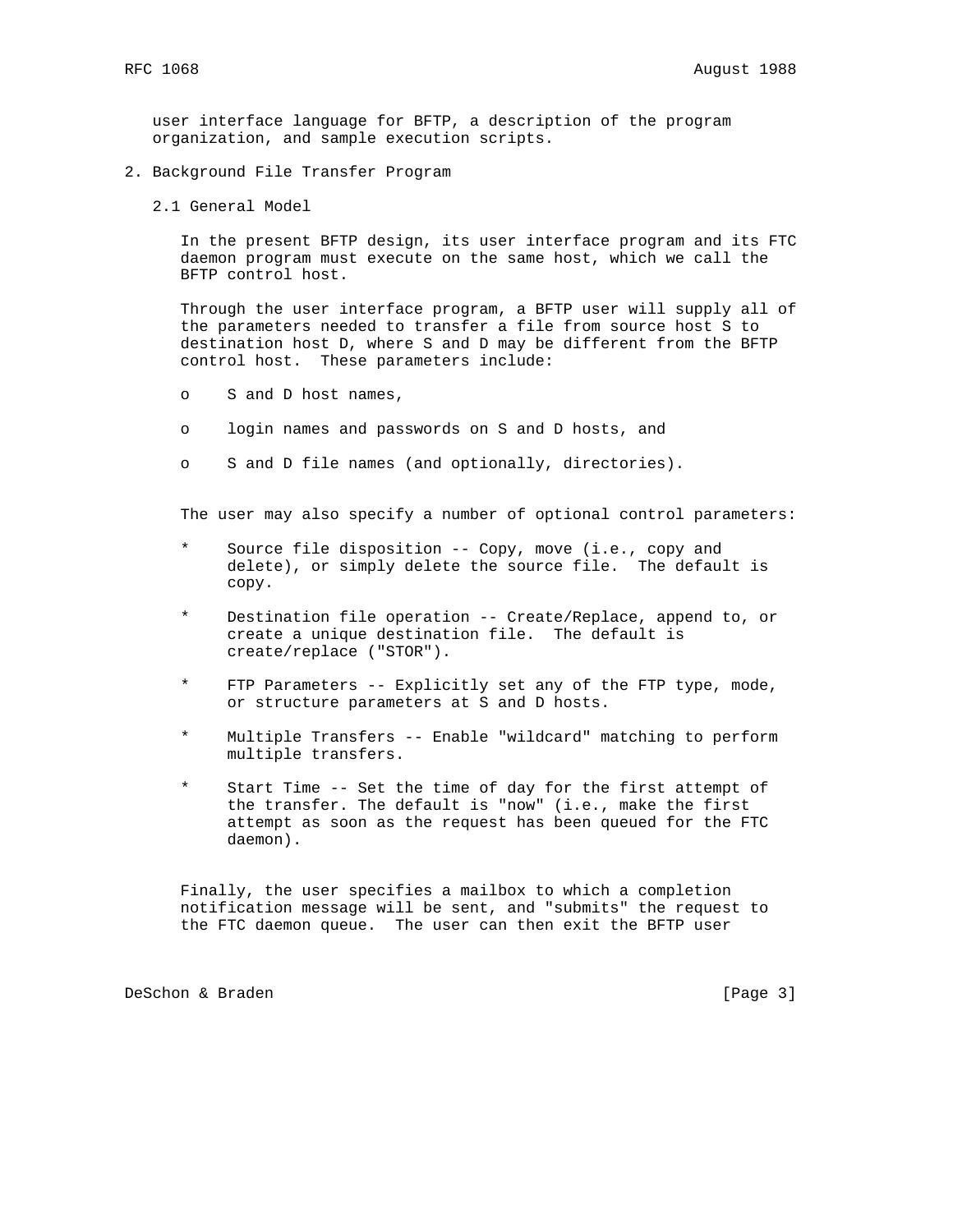interface program.

 If the transfer should fail permanently, the FTC daemon will send a notification message to the user's mailbox. In the event of a temporary failure (e.g., a broken TCP connection), the FTC daemon will log the failure and retry the transfer after some timeout period. The retry cycles will be repeated until the transfer succeeds or until some maximum number of tries specified has been reached. In either case, a notification message will then be sent to the user's mailbox.

 The user can check on the progress of the transfer by reentering the BFTP user interface program, supplying a key that was defined with the request, and displaying the current status of the request. The user may then cancel the request or leave it in the queue.

 The BFTP program includes a server-Telnet module, so it can be executed as a remotely-accessible service that can be reached via a Telnet connection to the BFTP well-known port (152). This allows a user on any Internet host to perform background file transfers without running BFTP locally, but instead opening a Telnet connection to port 152 on a BFTP service host. Of course, a user can also run the local BFTP user interface program directly on any host that supports it and for which the user has login privileges.

 The next section discusses how BFTP uses standard FTP servers to perform the transfers, while the following section covers the user interface of BFTP.

2.2 File Transfer Mechanics for BFTP

 The BFTP makes use of the "third party" or "Server-Server" model incorporated in the Internet File Transfer Protocol [RFC-959]. Thus, the FTC daemon opens FTP control connections to the existing FTP servers on source host S and destination host D and instructs them to transfer the desired file(s) from S to D. The S and D hosts may be any two Internet hosts supporting FTP servers (but at least one of them must support the FTP "PASV" command). This approach allows the implementation of a background file transfer capability for the entire Internet at a very low cost.

 Figure 1 illustrates the BFTP model of operation. Note that the BFTP control host is not necessarily the same as S or D. Figure 2 illustrates the FTP command interchange used in a typical Server- Server file transfer operation; this may be compared with the User-Server FTP scenario illustrated in Section 7 of RFC-959.

DeSchon & Braden and the contract of the contract of the contract of the contract of the contract of the contract of the contract of the contract of the contract of the contract of the contract of the contract of the contr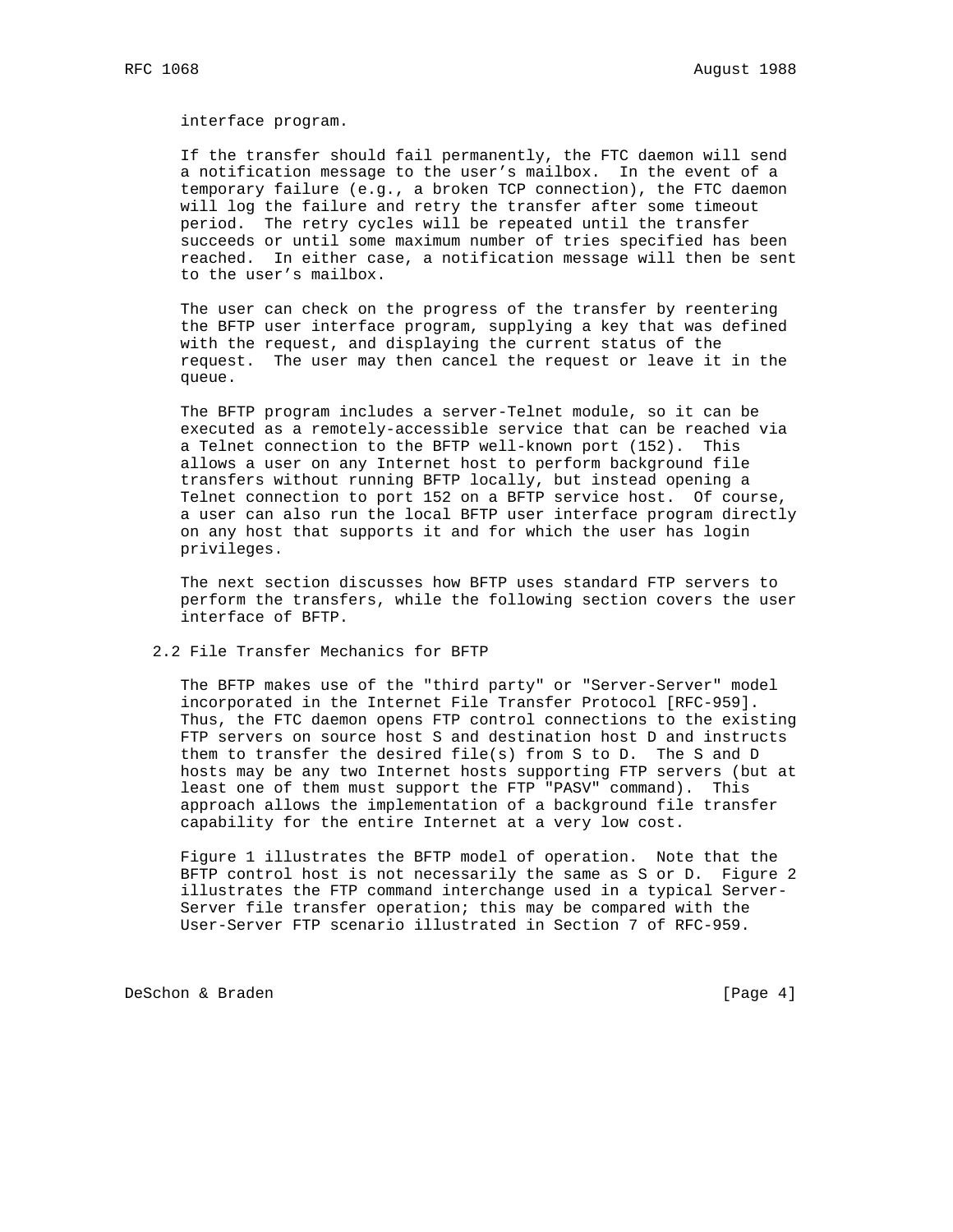Since BFTP may be asked to transfer files between any two hosts in the Internet, it must support all the file types and transfer modes that are defined in RFC-959, not just a subset implemented by particular hosts.

 BFTP supports the transfer of a set of files in a single request, using the standard technique:

- (1) Send an NLST command to the source host S, specifying a pathname containing "wildcard" characters. The reply will contain a list of matching source file names.
- (2) Execute a separate transfer operation for each file in this list. The destination file name in each case is assumed to be the same as the source file name; this requires that these names be compatible with the naming conventions of D.

 It will typically be necessary to specify working directories for the transfers at S and D, so the file names will be simple, unstructured names on each system.

 This approach depends upon the wildcard matching capability of the source host S. A more general implementation would acquire a complete list of the file names from the source host and do the matching in the FTC daemon, for example using a regular-expression matcher. Another useful extension would be a general pattern matching file name transformation capability (e.g., like the one included in the 4.3BSD version of FTP) to generate appropriate destination pathnames for multiple requests.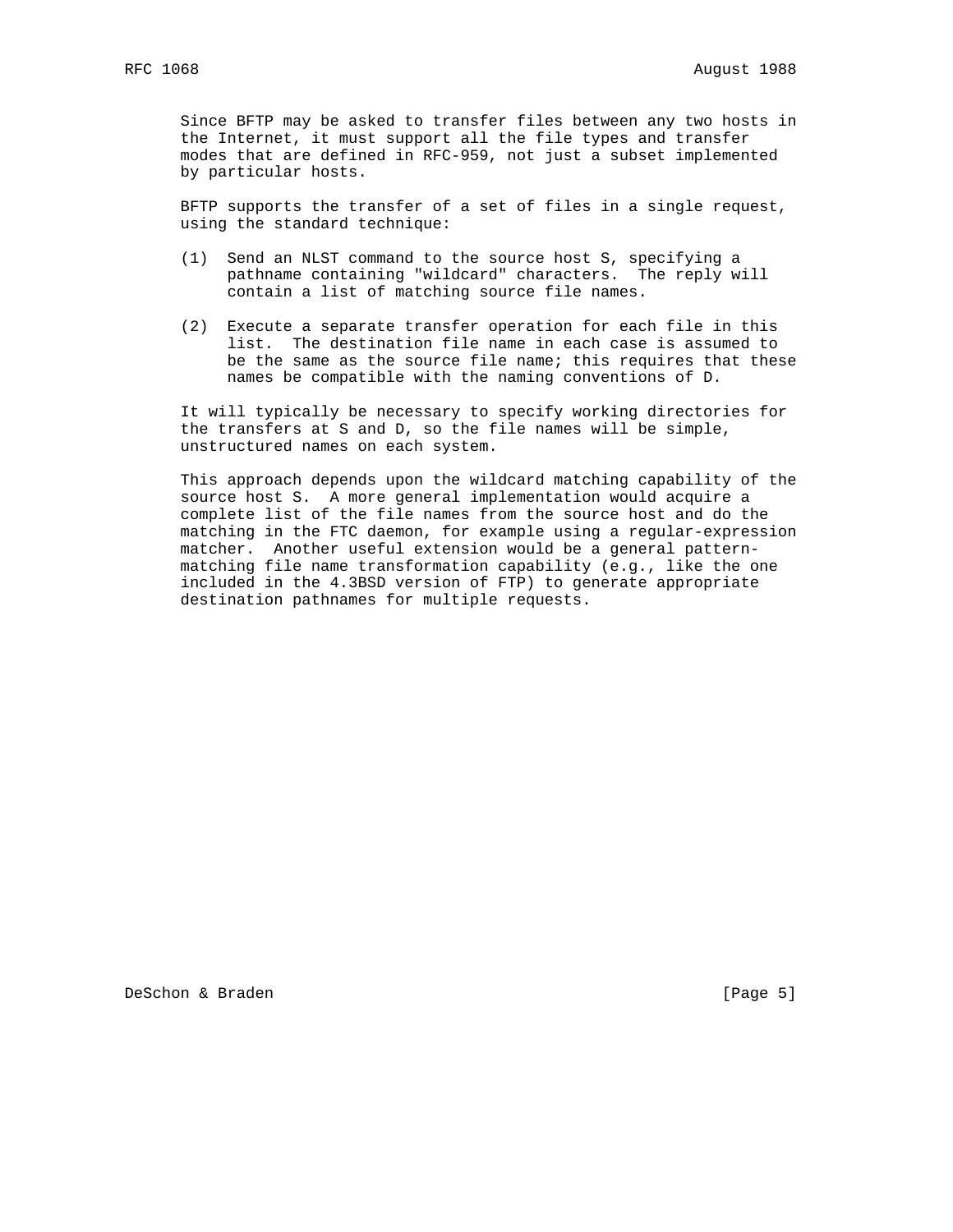```
 Figure 1 -- BFTP Model of Operation
```


DeSchon & Braden [Page 6]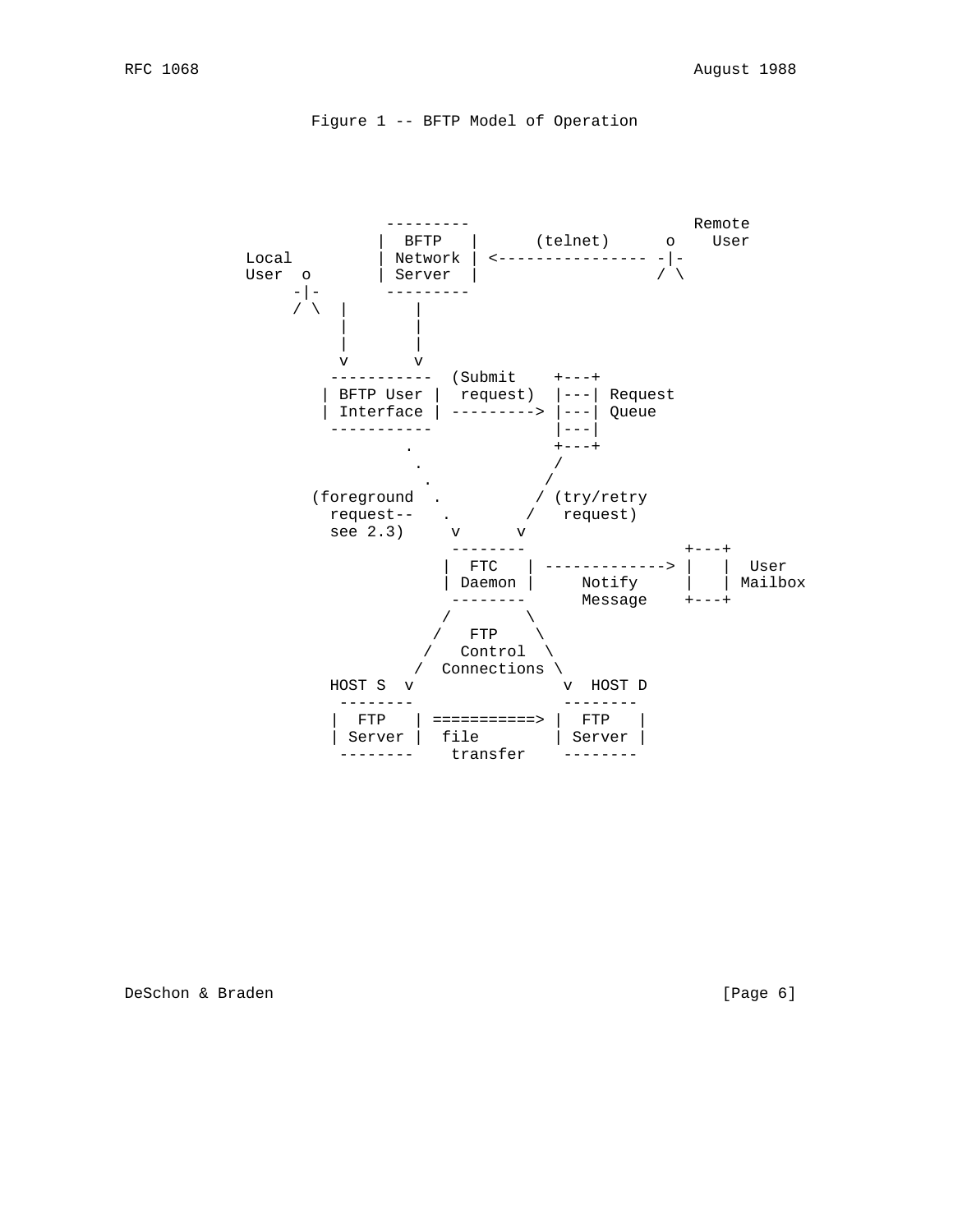Server FTP BFTP Daemon Server FTP HOST S HOST C HOST D ---------- ----------- ---------- <-------- Open TCP Ctrl conn Open TCP Ctrl conn --------> <-------- (log in) (login confirm.) --------> (log in) --------> <-------- (login confirm.) <-------- TYPE, STRU, MODE, CWD (confirmations) --------> TYPE, STRU, MODE, CWD --------> <-------- (confirmations) <-------- PASV command PASV confirm --------> PORT command --------> <-------- PORT confirm RETR file --------> <-------- STOR file <------------------------------ Open TCP Data conn <------------------------------ Send file <------------------------------ Close Data conn <-------- RETR confirm STOR confirm --------> <-------- QUIT command QUIT command --------> Close Ctrl conn --------> <-------- Close Ctrl conn

Figure 2 -- Server-Server File Transfer

DeSchon & Braden and the contract of the contract of the contract of the contract of the contract of the contract of the contract of the contract of the contract of the contract of the contract of the contract of the contr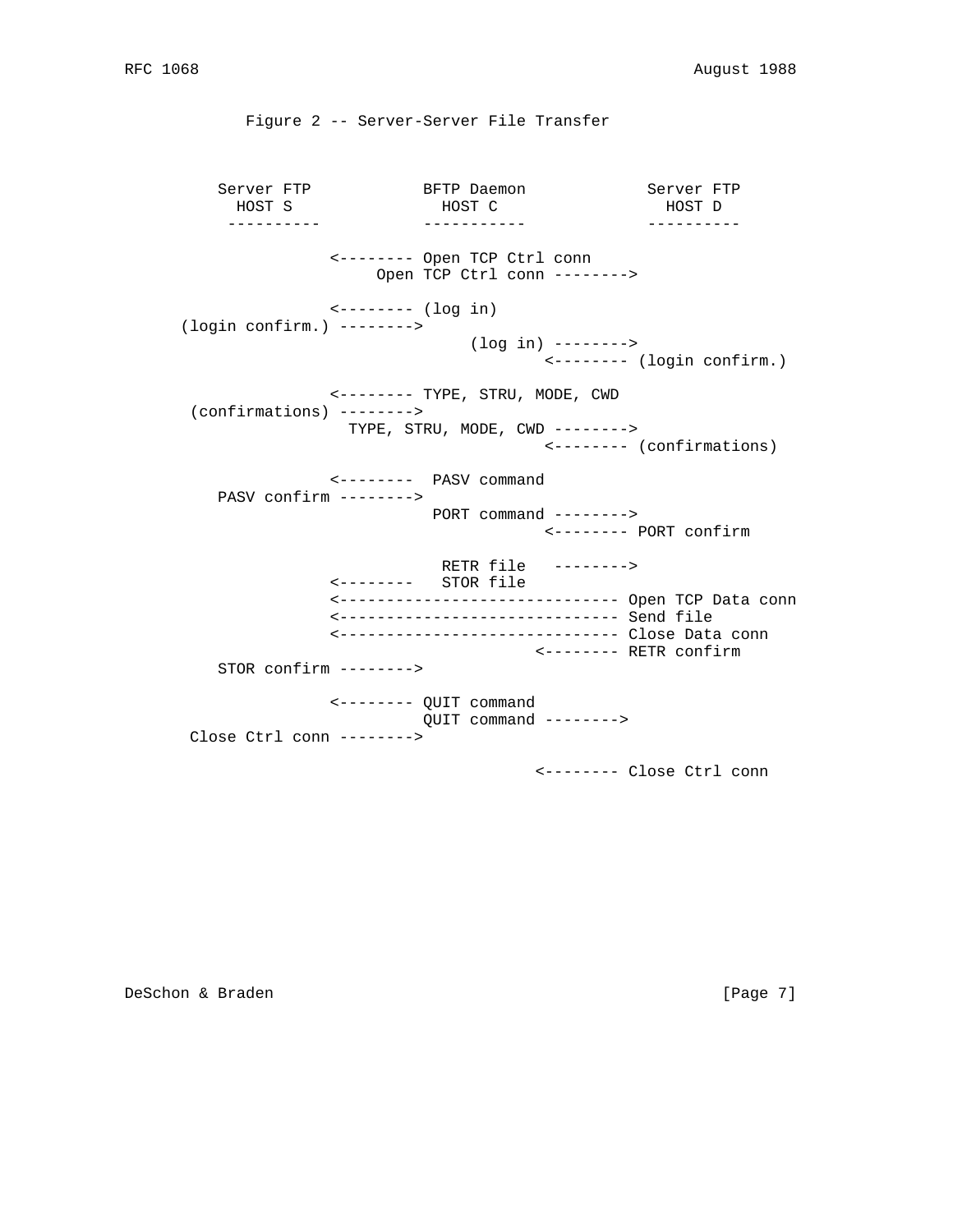BFTP currently utilizes the following Server-FTP commands [RFC- 959]: USER, PASS, ACCT, PASV, PORT, RETR, STOR, STOU, CWD, NLST, MODE, STRU, TYPE, and QUIT.

 The FTC daemon attempts to work around FTP servers that fail to support certain commands. For example, if a server does not support the optional command "CWD", the FTC daemon will attempt to construct a complete path name using the source directory name and the source file name. However, it is necessary that at least one of the two hosts support the FTP passive (PASV) command. While many FTP server implementations support do this command, some (in particular, the 4.2BSD FTP) do not. The PASV command was officially listed as being optional in RFC-959.

#### 2.3 Reliable Delivery

 The reliable delivery function of BFTP is analogous to reliable delivery in a transport protocol like TCP. Both depend upon repeated delivery attempts until success is achieved, and in both cases the choice of the retry interval requires some care to balance overhead against unresponsiveness.

 Humans are impatient, but even their impatience has a limit. If the file cannot be transferred "soon", a human will turn to another project; typically, there is a tendency for the transfer to become less urgent the longer the wait. The FTC daemon of BFTP therefore starts each transfer request with a very short retry interval -- e.g., 10 minutes -- and then doubles this interval for successive retries, until a maximum interval -- e.g., 4 hours - is reached. This is essentially the exponential backoff algorithm of the Ethernet, which is also used by transport protocols such as TCP, although BFTP and TCP have quite different rationales for the algorithm.

 We must also define the meaning of reliable transmission for a multiple-transfer request. For example, the set of files selected by wildcard characters in a pathname is not well defined; the set may change while the request is pending, as files are created and deleted. Furthermore, it is unreasonable to regard the entire multiple transfer as a single atomic operation. Suppose that transferring a set of files fails part way through; for an atomic operation, the files which had been successfully transferred would have to be deleted pending the next retry of the entire set. This would be ridiculously inefficient and may be impossible (since the communication path may be broken when it is time to issue the deletion requests).

DeSchon & Braden and the contract of the contract of the contract of the contract of the contract of the contract of the contract of the contract of the contract of the contract of the contract of the contract of the contr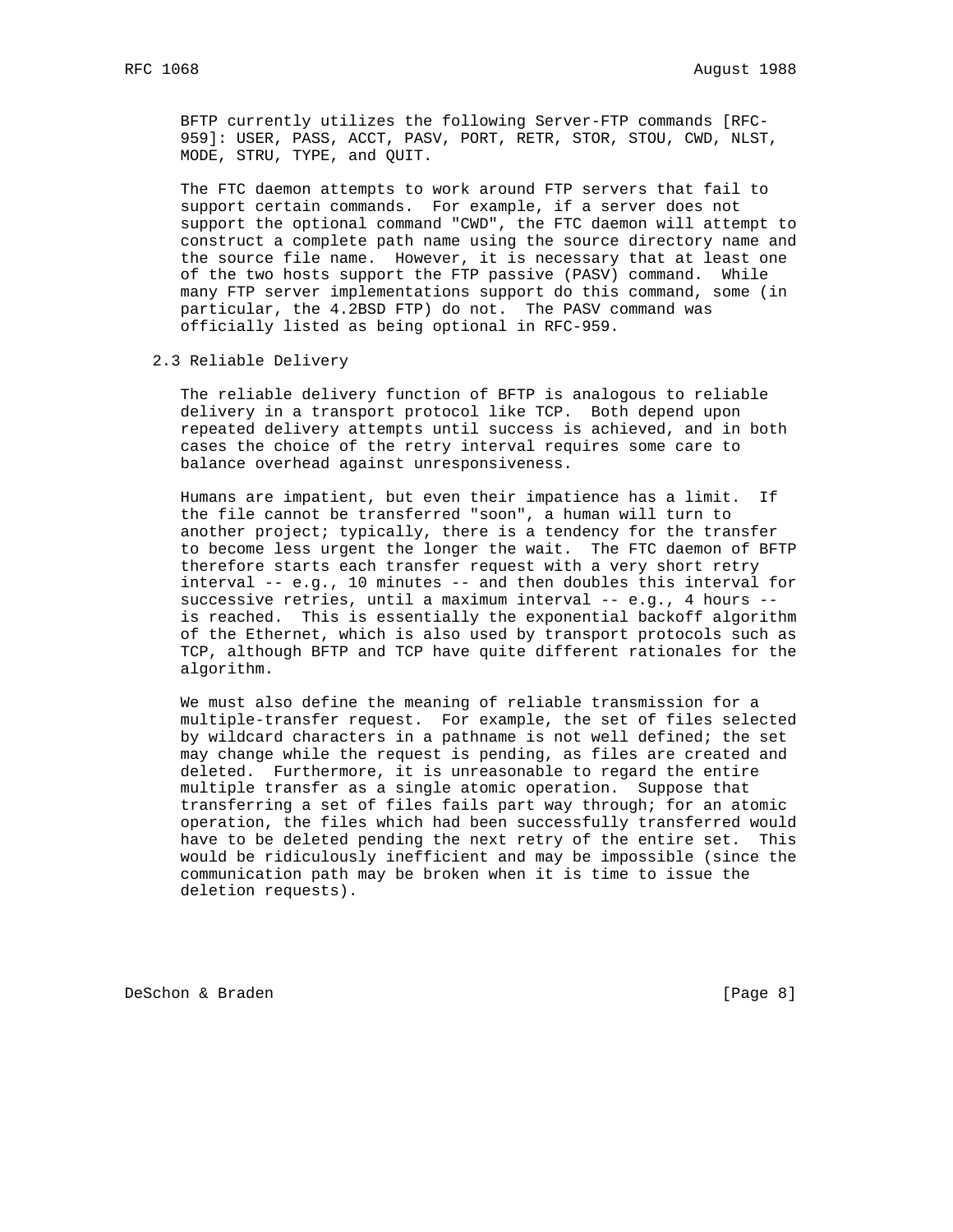BFTP addresses these issues in the following manner:

- For a multiple file operation, the FTC daemon saves the file name list returned by the first successful NLST command in the request queue entry. This name list determines the set of source files for the transfer; there can be no later additions to the set.
- The FTC daemon maintains a transfer status pointer. On each retry cycle, it tries to transfer only those files that have not already been successfully transferred.
- The request is complete when all the individual file transfers have been successful, a permanent failure has occured, or when the retry limit is reached.
- The notification message to the user lists the status of each of the multiple files.

#### 2.4 BFTP User Interface

 The purpose of BFTP is to simplify the file transfer process and to place the burden of reliability on the BFTP control host. We have attempted to provide a "user friendly" command interface to BFTP, similar in flavor to the user interface of the TOPS-20 operating system. This interface provides extensive prompting, defaulting, and help facilities for every command.

 For a list of all BFTP commands, the user may enter "?<Return>" at the main BFTP prompt ("BFTP>"). Entering "help<Return>" and "explain<Return>" will provide increasing levels of explanatory material. To obtain information on a particular command, "help <command name><Return>" may be entered. The 'quit' or 'exit' command will exit from BFTP. Command and subcommand names may be abbreviated to the shortest unique sequence for that context; alternatively, a partial name can be automatically completed by typing <Return>.

 The normal procedure for a BFTP user is to set up a set of parameters defining the desired transfer and then submit the request to the FTC daemon. To give the user the maximum flexibility, BFTP supports three modes of submission:

o Background Operation

 To request a reliable background file transfer, the user will issue the BFTP 'submit' command to the FTC daemon.

DeSchon & Braden [Page 9]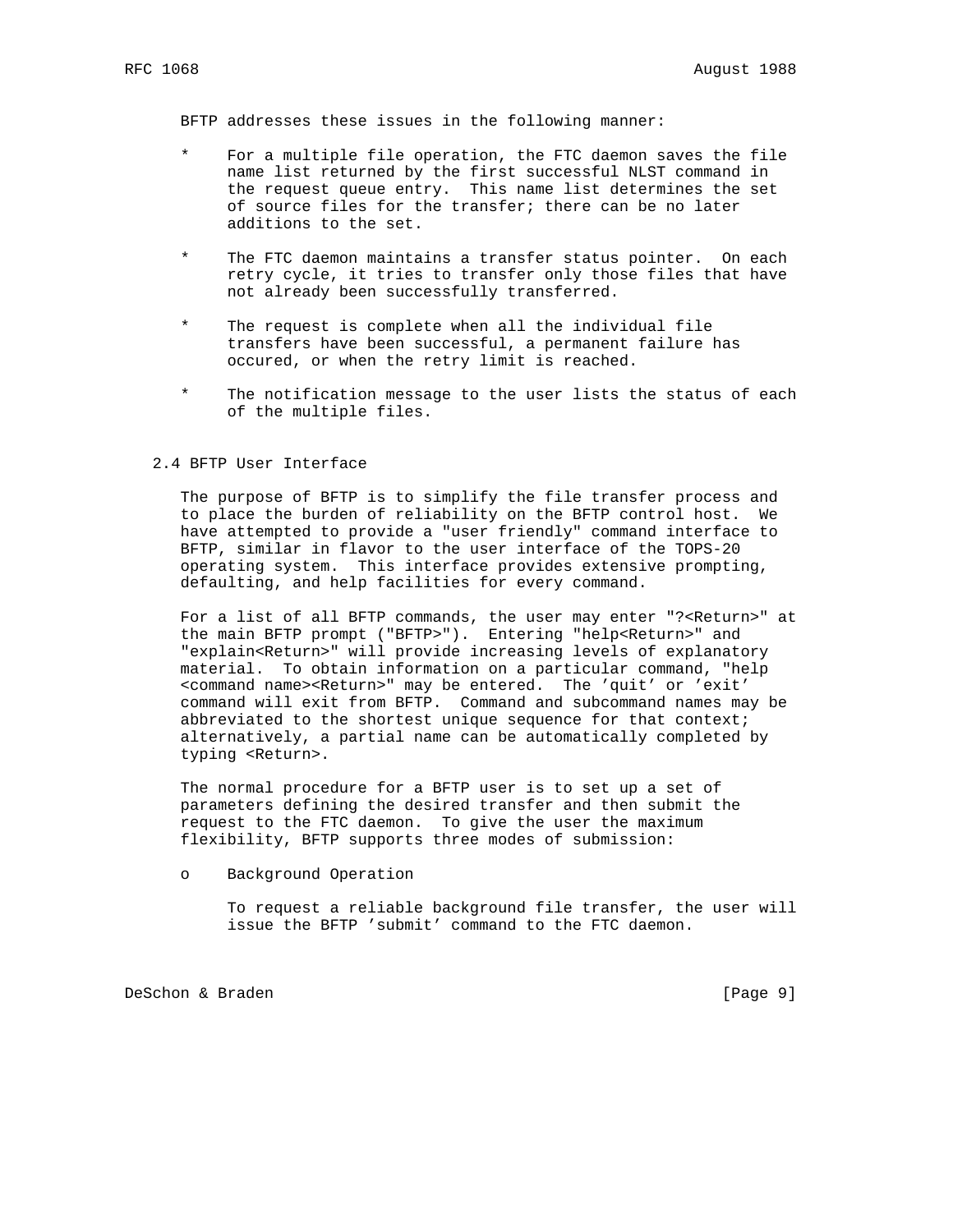#### o Foreground Verification, Background Operation

 The BFTP 'verify' command may be used to ascertain that file transfer parameters are valid. It causes BFTP to connect to the FTP servers on both the source and the destination hosts (if possible), log into both, verify the FTP parameters, and verify that the specified source file is present.

 Once the 'verify' command has successfully completed, the user can issue the 'submit' command to schedule the actual file transfer.

o Foreground Operation

 The BFTP 'transfer' command will perform the specified third-party transfer in foreground mode. This is illustrated by the dotted path bypassing the queue in Figure 1.

 The easiest way to set up the parameters is to issue the 'prompt' command, which will prompt the user for all of the basic parameters required for most transfers. Certain unusual parameters must be set with the 'set' command (see Appendix B for details).

 When entering any parameter, the following control characters may be used:

- ? will display help text for the parameter, indicating its meaning, the choices, and the default, and then reprompt for the parameter.
- <ESC> will display the default value (or the last value set) for this parameter. The user can accept this default by entering <Return>, or else erase it with Control-W and enter a different value for the parameter, followed by <Return> to accept the entered value.

<Control-W>

 will erase the value typed or displayed for current parameter.

<Return>

 will accept the value displayed for this parameter, and continue to the next parameter, if any. If the user has not typed a value or used <ESC> to display the default, <Return> will display the default and then accept it.

DeSchon & Braden [Page 10]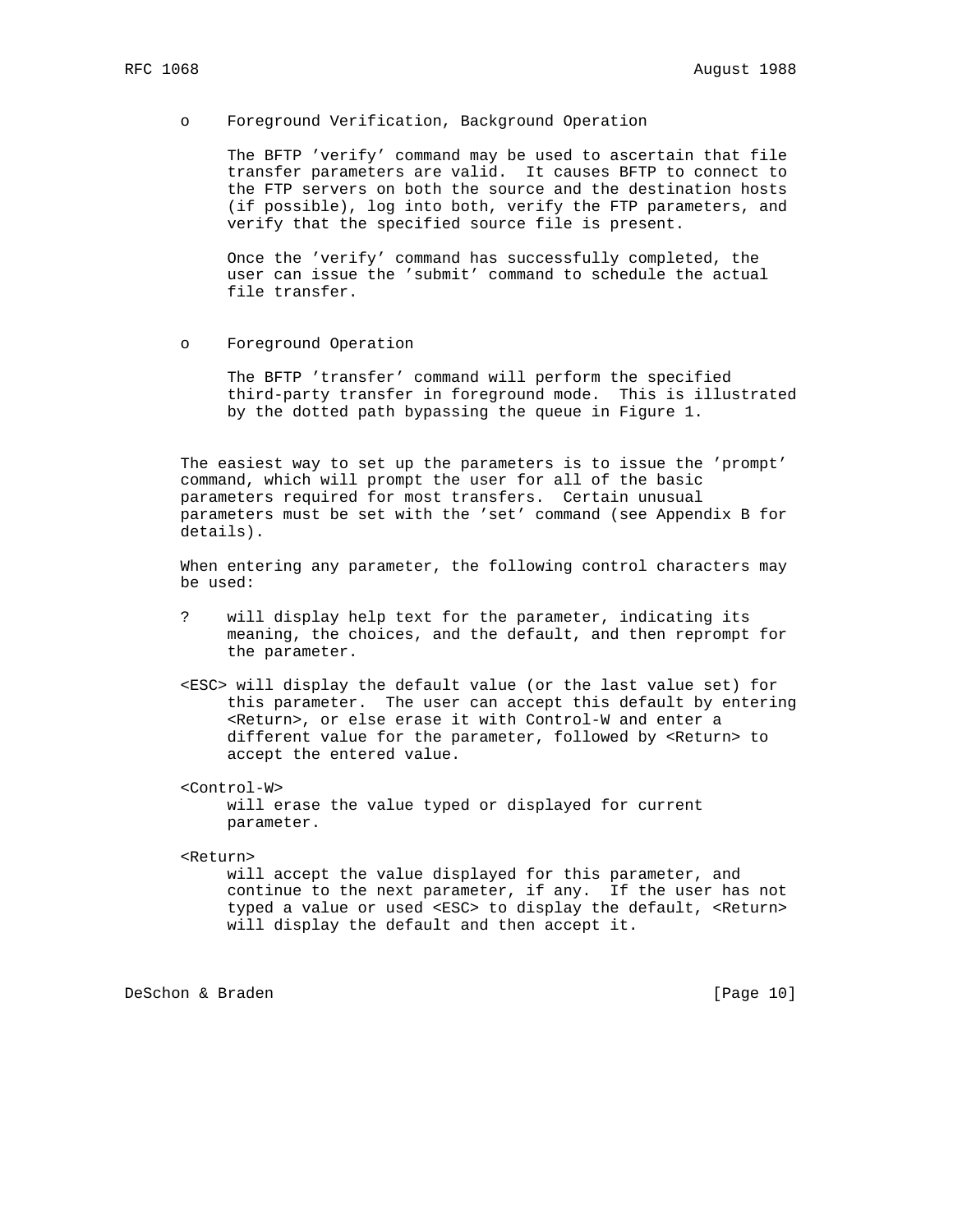It is important to provide a means for a user to obtain status information about an earlier request or even to cancel an earlier request. However, these functions, especially cancellation, must be controlled by some user authentication. We did not want to build a user authentication database with each BFTP instance or require login to BFTP itself, and there is no Internet-wide user authentication mechanism. We adopted the following weak authentication mechanism as a compromise:

- \* When the 'submit' command is issued, it prompts the user for a character string called a "keyword", which recorded with the request.
- This keyword can be entered later as the argument to a 'find' command, which will display the status of all requests with matching keywords.
- Similarly, the keyword may be used to cancel the corresponding request.

 If two different users happen to choose the same keywords, of course, this scheme will not protect each other's requests from accidental or malicious cancellation. However, a notification message will be sent at the time that a cancellation occurs.

 To make a series of similar requests, the user needs only to change the individual parameters that differ from the preceding request and then issue a new 'submit' command, for each request. There are commands for individually setting each of the parameters that 'prompt' sets -- and 'time' -- to provide a shortcut for BFTP experts. A simpler but lengthier procedure is to use the 'prompt' command to run through the current set of parameters, reentering the parameters that must change and using the sequence <ESC><return> to retain the previous value for each of the others. The same procedures may be used to correct a mistake made in entering a particular parameter.

 The current settings of all the BFTP parameters can be displayed at any time with the 'status' command, while the 'clear' command will return all parameters to their initial values. Finally, the 'request' command allows the user to save the current set of parameters in a file or to restore the parameters from a previously-saved file.

 There is also a window-based BFTP user interface for use on a Sun Workstation, described in Appendix A. The complete list of BFTP commands is presented in Appendix B.

DeSchon & Braden [Page 11]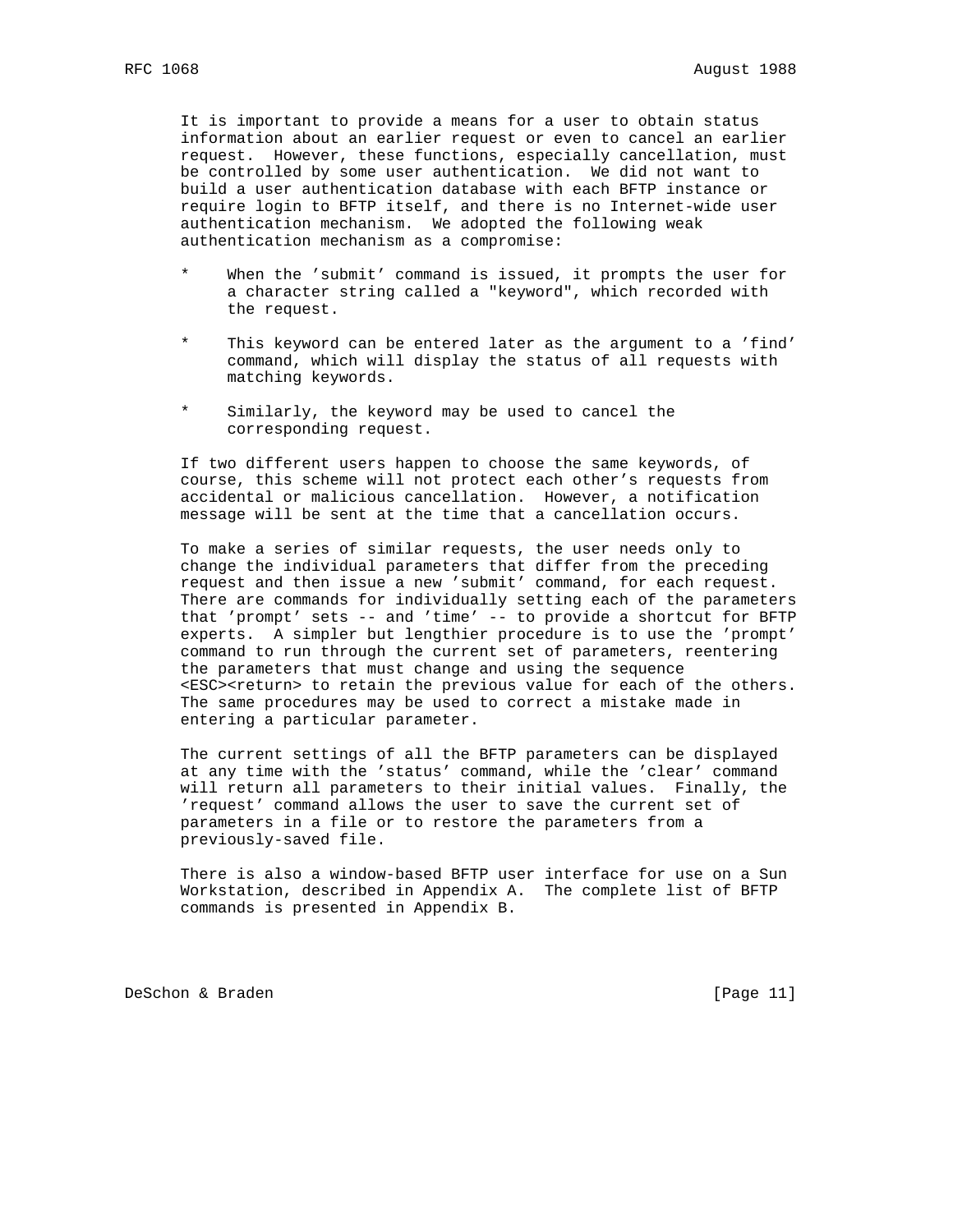3. Experience and Conclusions

 BFTP has been available to users at ISI for some months. Users have reported a number of advantages of using BFTP:

- (a) Some users prefer the prompting style of BFTP to the user interface of the foreground FTP they normally use.
- (b) The BFTP "verify" command allows the user to verify that host names, passwords, and filenames are correct without having to wait for the entire transfer to take place.
- (c) Since results are returned through the mail system, a transfer can occur without tying up a terminal line, a phone line, or even a window.

 BFTP must be able to communicate with a variety of Server-FTP implementations, and we have observed much variation in the commands supported, error handling, and the timing in these servers. Some of the problems we have encountered are:

- (1) Some systems (e.g., 4.2BSD) do not support the PASV command.
- (2) 4.2/3BSD systems return a non-standard response to the NLST command. Instead of returning a list of complete path-names, they use an ad hoc format consisting of a directory name followed by a list of files.
- (3) 4.2/3BSD systems may return a "permanent negative completion reply" (a 5xx FTP reply code) as a result of a communications failure such as a broken TCP connection. According to RFC-959, the appropriate response is a "transient negative completion reply" (a 4xx FTP reply code), which would inform the BFTP that the transfer should be retried.
- (4) A number of servers return badly formatted responses. An example of this is the 4.2/3BSD response to an NLST command for a non-existent file name: an error string which is not preceded by a numerical response code.

 To diagnose problems that do occur, we have found it very useful to have a complete record of the interchange between the FTC daemon and the two FTP servers. This record is saved and is currently always included in the notification message mailed to the user (see Appendix D for an example). As we get more experience with this program, some of the details of the transfer may be omitted from this log.

DeSchon & Braden [Page 12]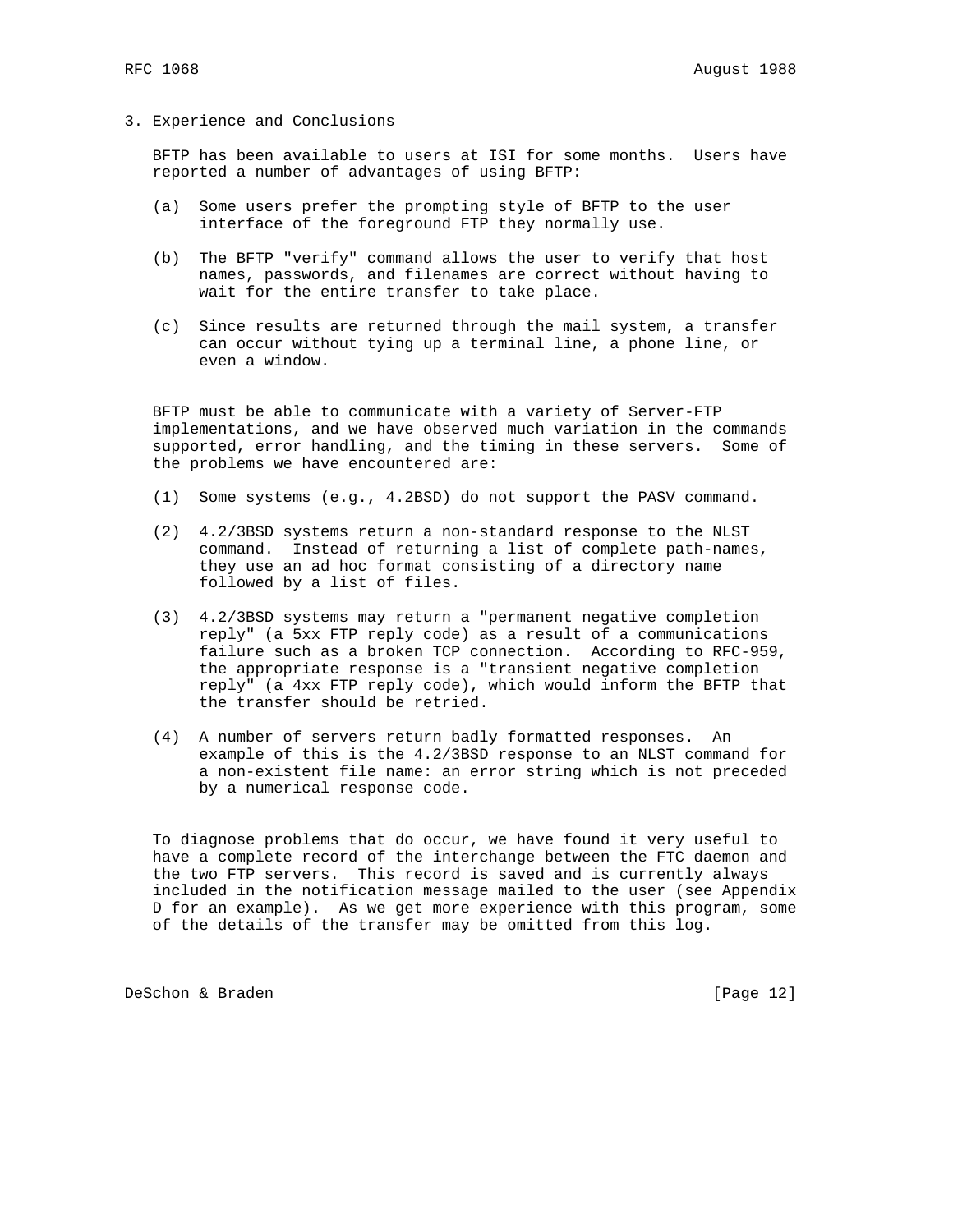The use of library routines shared between modules makes it relatively easy to implement additional user interface programs. We are currently experimenting with a window version of BFTP, the "bftptool", which runs in the SunView environment, and is described in Appendix A. Some additional interfaces that might be useful are:

- o A command line interface for use in shell scripts and "Makefiles".
- o A more general library interface which would make it easy to invoke BFTP from a variety of programs.
- o Additional full-screen form based interfaces, for example a tool running in X-Window system environment.

 Lastly, BFTP would benefit from the resolution of the following open protocol issues:

- o There currently exist no provisions for Internet-wide user authentication. In the BFTP context, this means that passwords required for a file transfer must be present in BFTP request files. The security of these passwords is subject to the limitations of the file system security on the BFTP control host. Anonymous file transfer provides a partial solution, but a more general, long term solution is needed.
- o Better mechanisms are needed to cope with the diversity of real file systems in the Internet.

 For example, an extension could be made to the FTP protocol to allow the daemon to learn the delimiter conventions of each host file system. This could allow a more flexible and powerful multiple-file facility in BFTP. This could include the automatic transfer of directory subtrees, for example.

# 4. References

 [RFC-959] Postel, J., and J. Reynolds, "File Transfer Protocol (FTP)", RFC-959, USC/Information Sciences Institute, October 1985.

DeSchon & Braden [Page 13]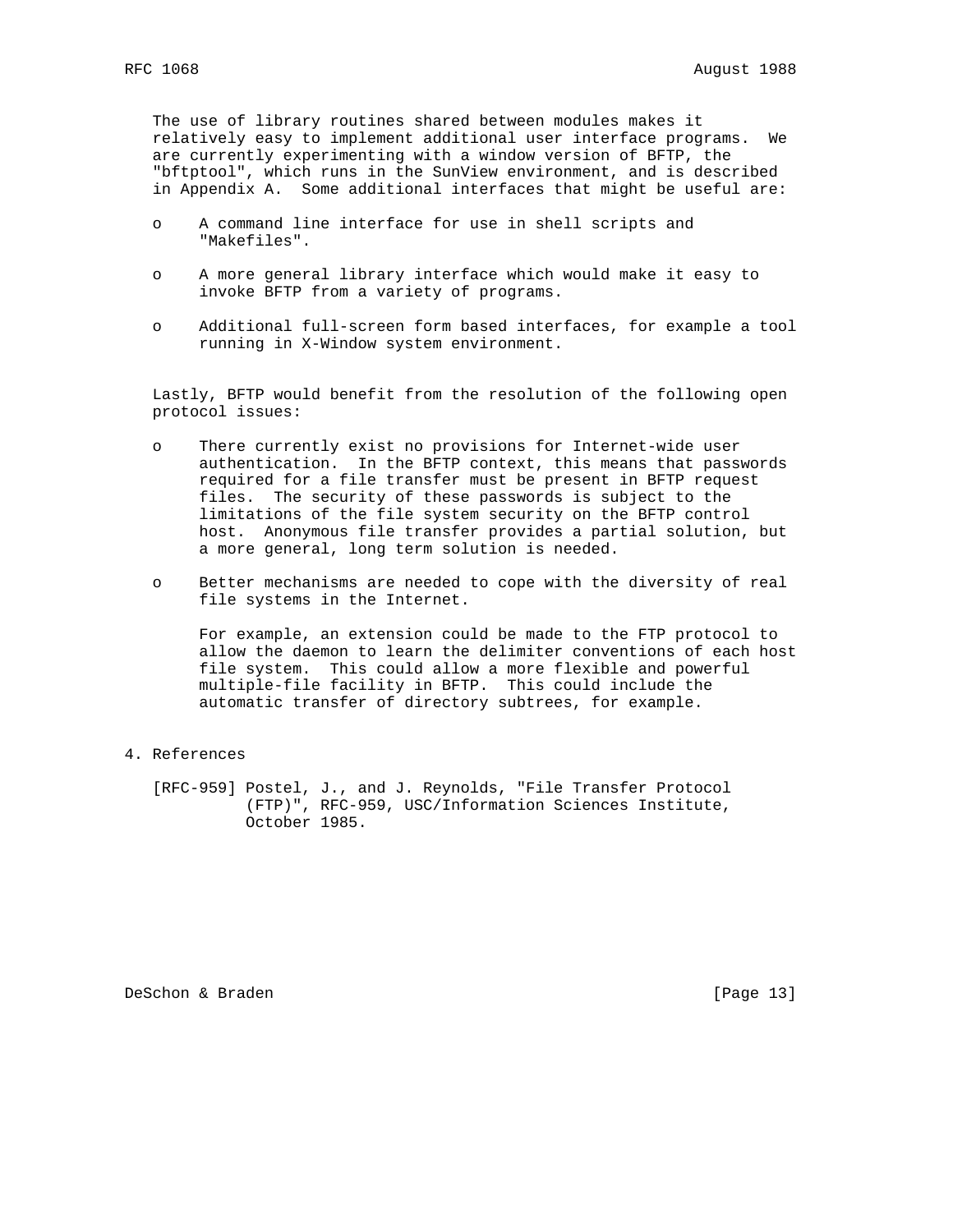Appendix A -- BFTP Implementation Structure

 BFTP has been implemented on both a Sun workstation running Sun OS 3.4 (based on 4.2BSD) and a VAX running 4.3BSD. The program modules are: the local user interface programs "bftp", the Internet server program "bftpd", and the FTC daemon "fts". BFTP makes use of the "at" command, a UNIX batch job facility, to submit requests and execute the daemon. An additional user interface program, the "bftptool", is available for Sun OS 3.4, and runs in the SunView environment.

 BFTP keeps its state in a set of control files: request files, command files, and message files. These files are stored in the home directory specified for the environment of the process running "bftp". If a user is running "bftp" directly, this will typically be the user's home directory. In the case where a user has made a Telnet connection to the well-known port 152 on a BFTP service host, "bftp" is started by "bftpd" (or "inetd", indirectly). As a result, the control files will be owned by the user-id under which "inetd" was started, normally "root", and stored in the top level directory "/". Note, however, that under BFTP all user files are written by the FTP servers, which are presumed to enforce the operating systems' access control conventions. Hence, BFTP does not constitute a system integrity exposure.

A.1 User Interface Program

 The BFTP user interface program "bftp" may be run directly via a UNIX shell. Once the program has been started, the prompt "BFTP>" will appear and commands may be entered. These commands are described in detail in Appendix B.

A.2 Tool-Style User Interface Program

 The BFTP user interface program "bftptool" may be started from a shell window in the SunView environment on a Sun workstation. The BFTP commands may be selected via the left mouse button. The various file transfer parameters appear in a form-style interface; defaults and multiple-choice style parameter values can be filled in via menus. An advantage of this form-style interface program is that it is possible to view all of the file transfer parameters simultaneously, providing the user with a sense for which parameter values might be mutually exclusive.

 Help information can be displayed in a text subwindow by positioning the on-screen mouse pointer over a command or a parameter, and clicking the center mouse button. (No standard mechanism for displaying help information is currently included in

DeSchon & Braden [Page 14]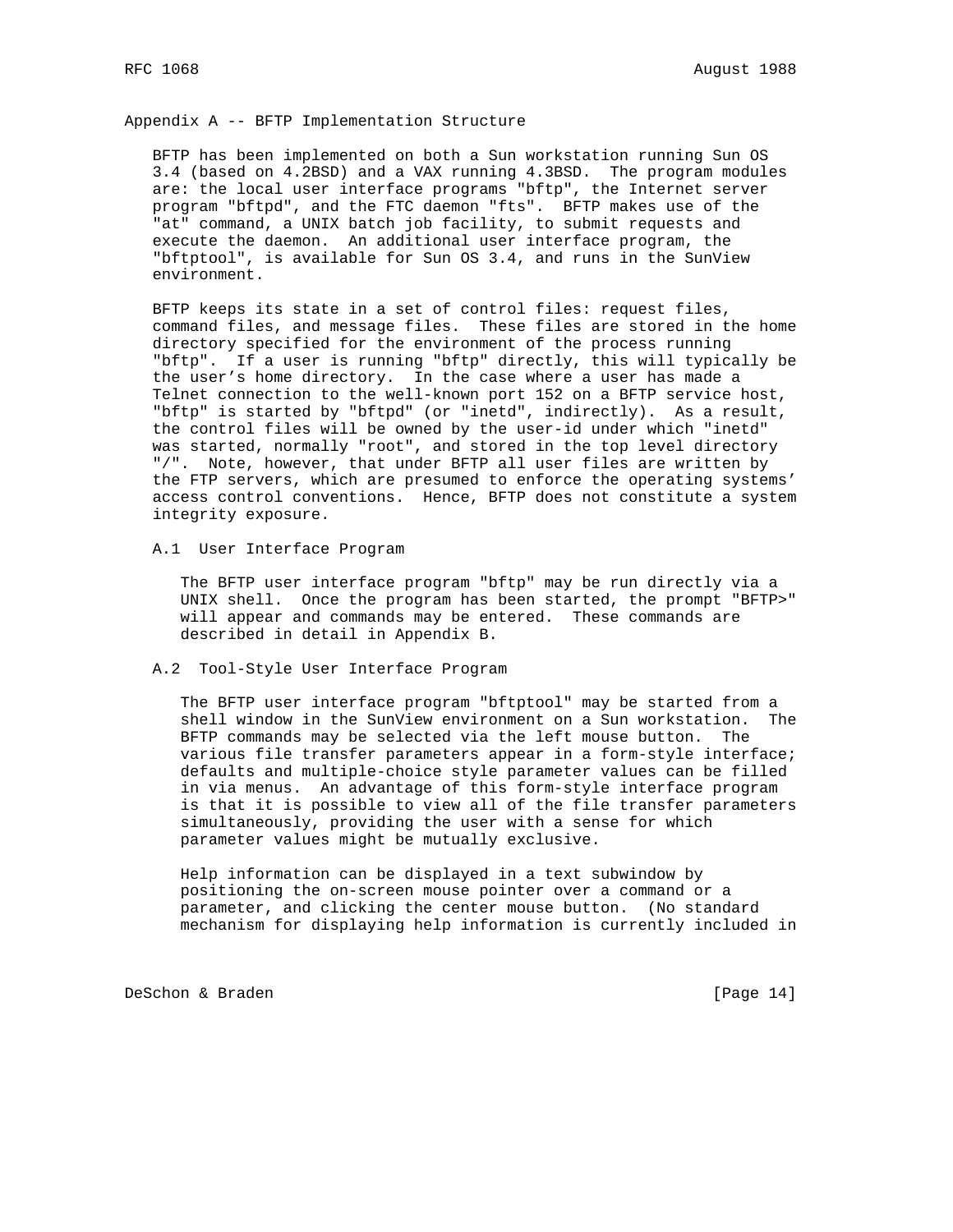the SunView package.)

 The commands used in the "bftptool" are for the most part very similar to the commands described in Appendix B. Request submittal and the execution of the FTC daemon are identical for the "bftp" and the "bftptool" interface programs.

A.3 Internet Server

 The Internet server program "bftpd" can be invoked by opening a Telnet connection to a well-known port, and does not require login. The "bftpd" program runs under "inetd", the standard BSD4.x well-known port dispatcher. When a SYN arrives for the BFTP well-known port, "bftpd" opens the TCP connection and performs Telnet negotiations. It then passes control to the user interface "bftp" which allows the user to enter file transfer requests.

A.4 BFTP Server Daemon

 The BFTP file transfer control daemon program is named "fts" (for "File Transfer Service"). This module contains code to actually cause a single file transfer operation using the FTP server-server model as shown in Figures 1 and 2. It is invoked with the command "fts <request-file>". The <request-file> contains the necessary parameters for the file transfer, in ASCII format, separated by linefeeds. Such a request file may be created by the user interface program, "bftp".

 As a byproduct of the development of BFTP, "fts" represents a server-server FTP driver that can be run independent of the "bftp" program. Parameters used in the file transfer are read from a request file, which is created and accessed via library routines which can be shared between modules. This could be used to perform FTP's under program control.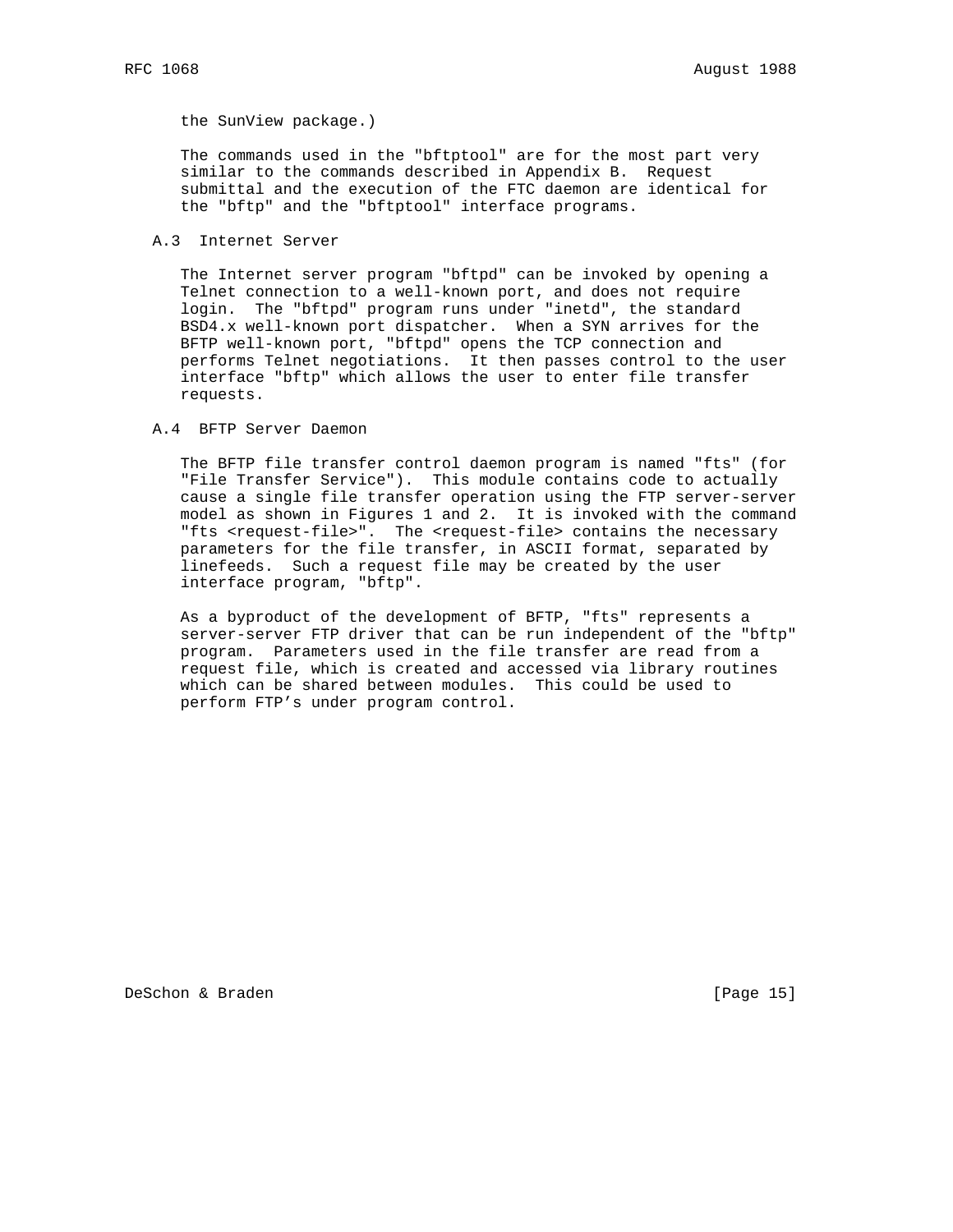#### Appendix B: BFTP Command Summary

B.1 Special Editing Characters

 In the "bftp" program, the special editing characters for command words, subcommands, and parameter fields are as follows:

```
 <return> Accept current command/field.
      <escape> Complete current command/field, or display default.
       <space> Complete and delimit current command.
       <delete> Erase last character.
       control-L Refresh screen.
       control-R Refresh line.
control-U Erase line.
control-W Erase current token.
                List legal options.
```
B.2 BFTP Commands

 The remainder of Appendix B consists of a list of the BFTP commands. Each command should be followed by a carriage-return. In the description of the syntax for each command, square brackets "[]" are used to indicate a ssubcommand, or a list of possible subcommands, which are separated by the "|" character. Angle brackets "<>" are used to indicate a description of a parameter where the choices would be too numerous to list, for example "<host name/number>".

B.2.1 Clear Command

Return all parameters to their default values.

clear

- B.2.2 Destination Commands
	- Set the destination directory.

ddir <directory name>

Set the destination file name.

dfile <file name>

Set the destination host, user, and password.

dhost <host name/number> <login> <password>

DeSchon & Braden [Page 16]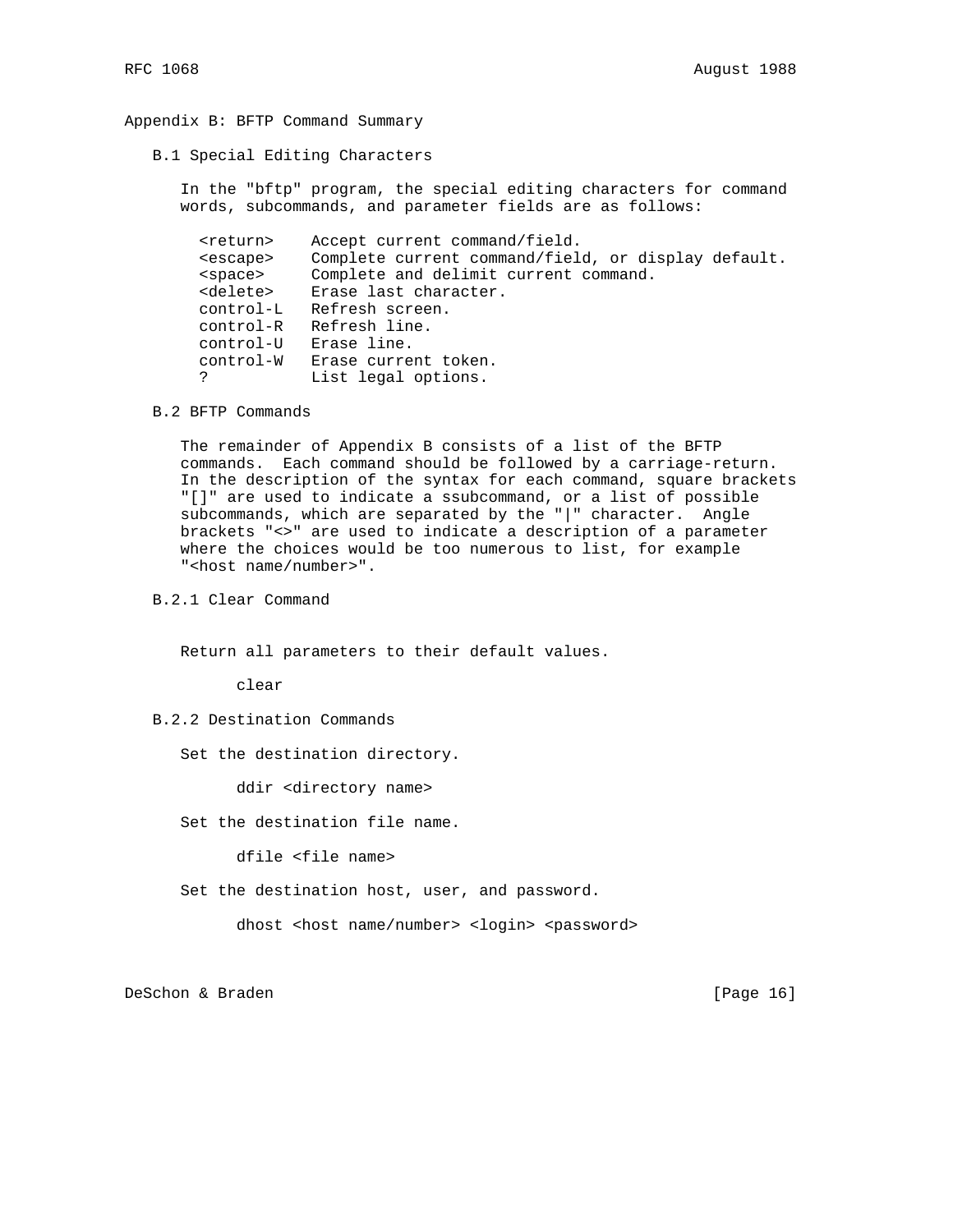#### B.2.3 Explain Command

Display a short explanation of how to use BFTP.

explain

# B.2.4 Find Command

Find and display a previous request.

find

 BFTP will prompt for the request id, which is printed when the request is first submitted. An example of a request id is "bftp583101774". BFTP also prompts for the request keyword, which was determined by the user when the request was first submitted. If no keyword was specified, a <CR> should be typed. If no request id is entered, BFTP will display all requests which contain a matching keyword.

 RequestID (optional): <bftp-request-id> RequestKeyword: <keyword>

 After BFTP has displayed a summary of a matching request, it asks whether the request is to be changed, or canceled.

 Do you wish to change this request? [yes | no] Do you wish to cancel this request? [yes | no]

 If the user indicates that the request is to be changed, BFTP will read in the parameters and cancel the existing request. At this point the user may make any desired changes and use the "submit" command to requeue the request. At this point a new request id will be assigned and displayed.

DeSchon & Braden [Page 17]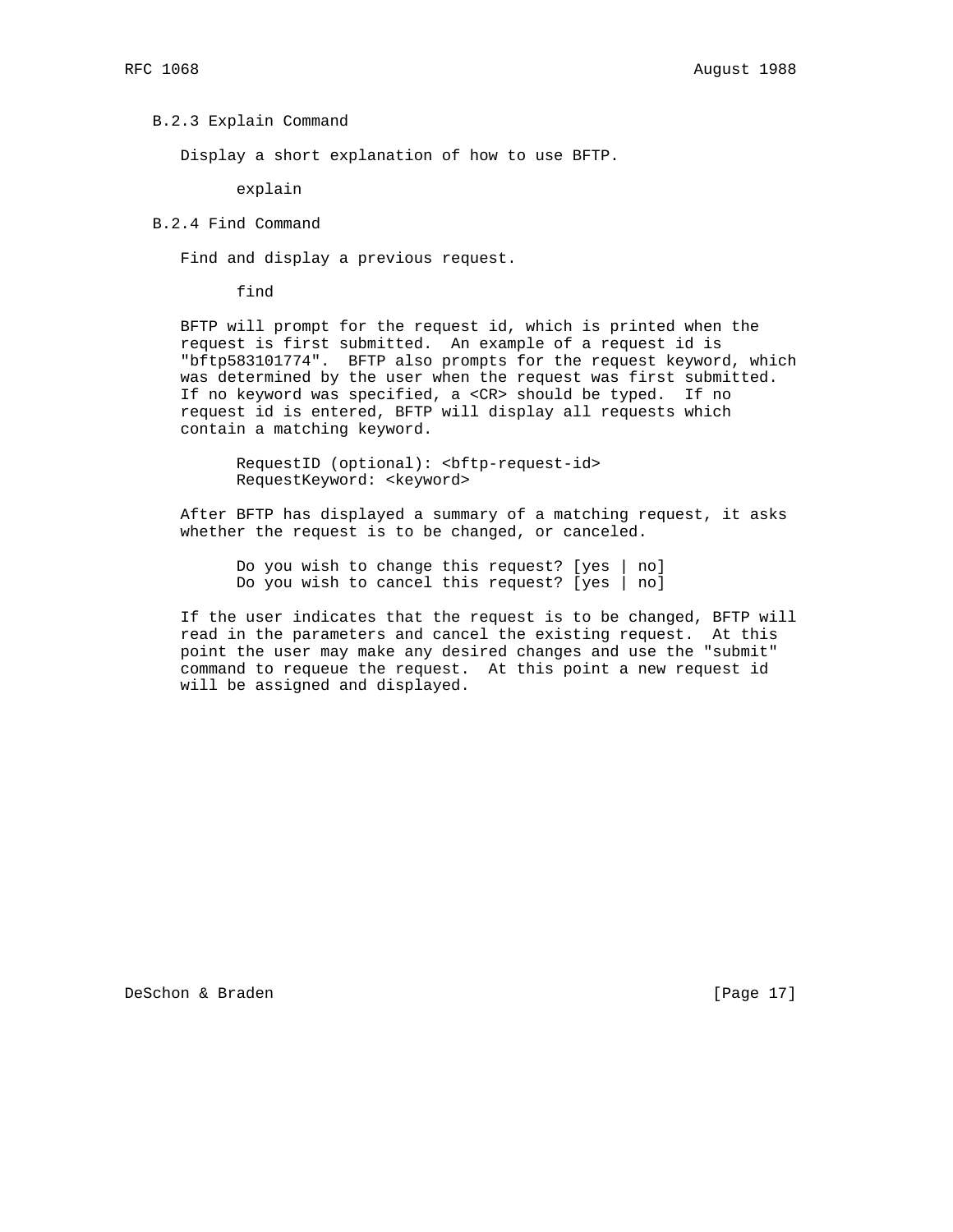Although this may happen extremely rarely, if at all, it is possible that a system crash (or the interruption of the BFTP program) at a particularly inopportune moment may leave a request which is not queued. When the "find" command locates such a request, it displays the warning:

Your request is NOT currently queued.

 If this happens, the request may be read in and resubmitted using the following procedure:

Your request is NOT currently queued. Do you wish to change this request? yes

(BFTP displays the parameters that have been read in.)

 Previous request canceled. Use the 'submit' command to submit a new request.

## B.2.5 Help Command

Print local help information.

 help help <command>

B.2.6 Quit Command

Clear parameters and exit the BFTP program.

quit

B.2.7 Prompt Command

Prompt for commonly-used parameters.

prompt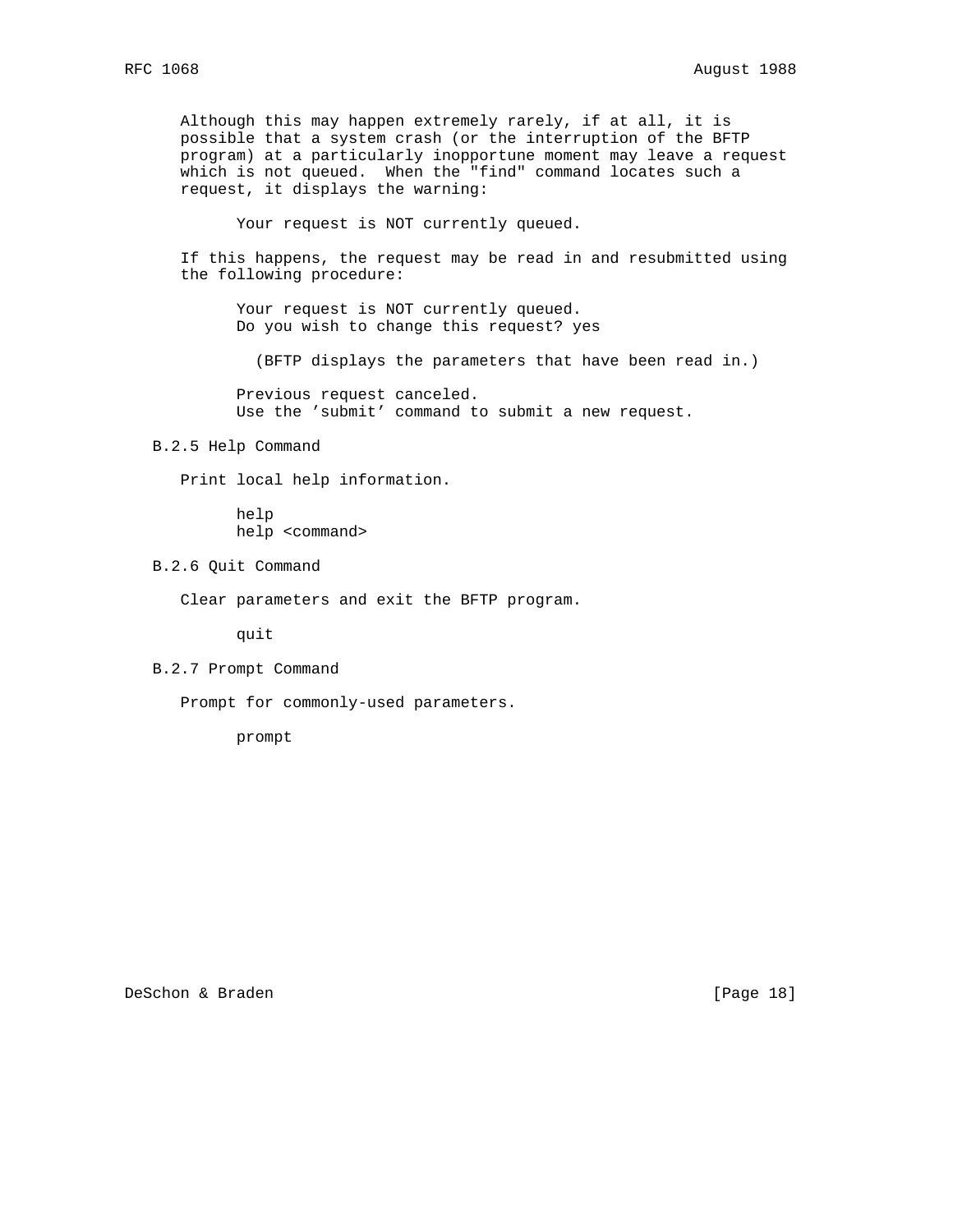The following are the parameters that BFTP prompts for: copy/move/delete: [copy | move | delete] ascii/ebcdic/image/local: [ascii|ebcdic] [nonprint|telnet|carriage-control] or [image] or [local] <br/>byte size> (see "set type" for additional information) Source -- Host: < host name/number> User: <login> Password: <password> Dir: <directory including a delimiter, e.g., "/" or ">"> (either an absolute path, or relative to the login) File: <file name> Destination -- Host: < host name/number> User: <login> Password: <password> Dir: <directory> File: <file name> Once the prompting has been completed, the current values of all

 parameters will be displayed. Parameters not mentioned in the prompting will be initialized with default values, and may be changed via the "set" commands.

DeSchon & Braden [Page 19]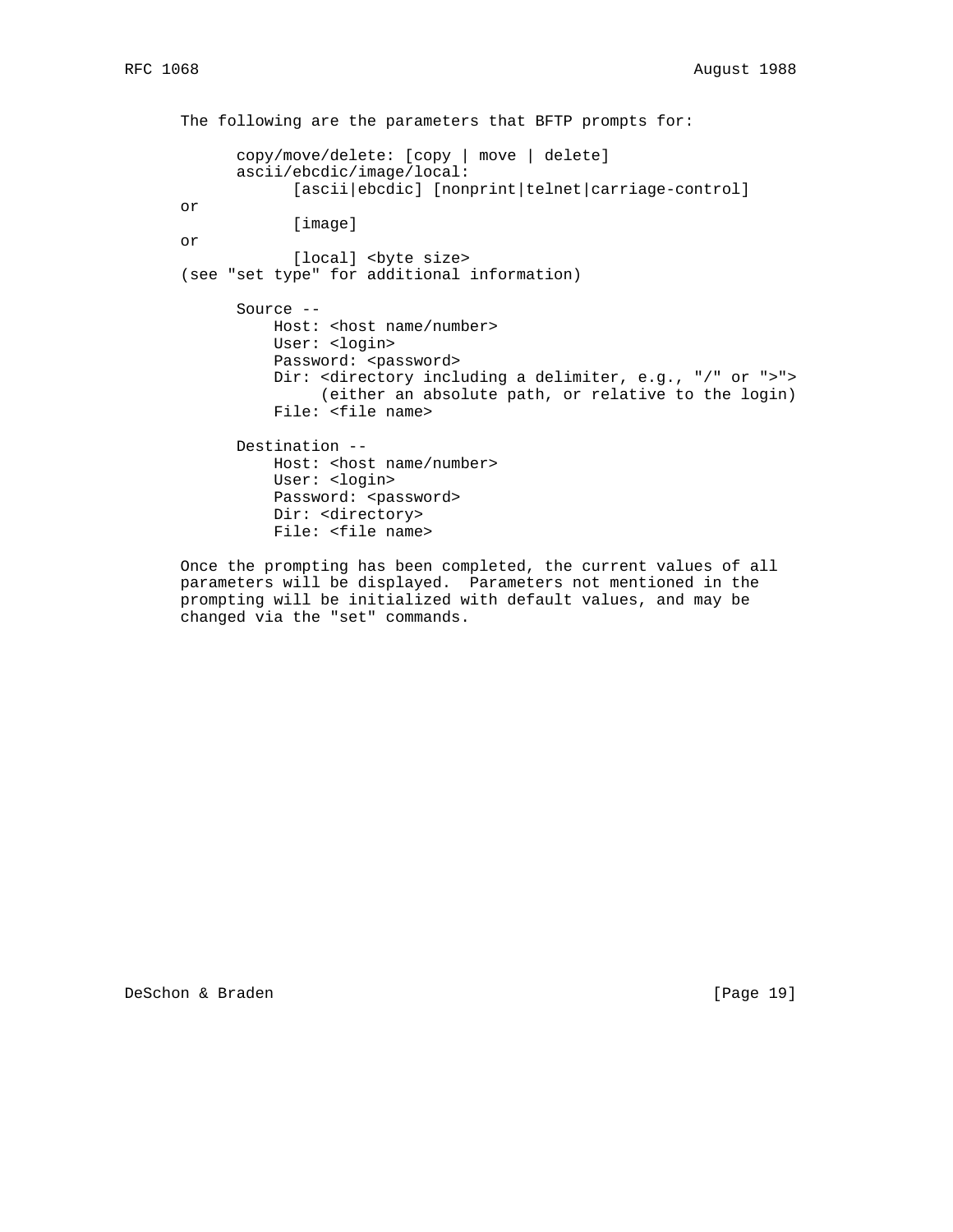B.2.8 Request Commands

 The request commands enable the user to save a set of BFTP parameters in a "request-file" for future use. Subcommands are provided to to list all available request-files, or to read, write, or delete a request-file. All request-files are stored in the user's home directory. Therefore, this facility is not available when the user is accessing BFTP by telneting to port 152.

Delete request file "bftp-save.name".

request delete <name>

List all bftp-save files.

request list

Read a request file in as the current request.

request load <name>

Save the current request in a file named "bftp-save.name".

request store <name>

B.2.9 Set Commands

 The "set" commands have complex subcommand structures and are used to set many of the less commonly used FTP parameters. The subcommands of "set" are as follows:

Set the account for the source/destination login.

set account [source | destination] <account string>

Set to true to append to destination file.

set append [true | false]

The source file will be copied to the destination file name.

set copy

 The source file will be deleted after the file has been moved or copied.

set delete

DeSchon & Braden [Page 20]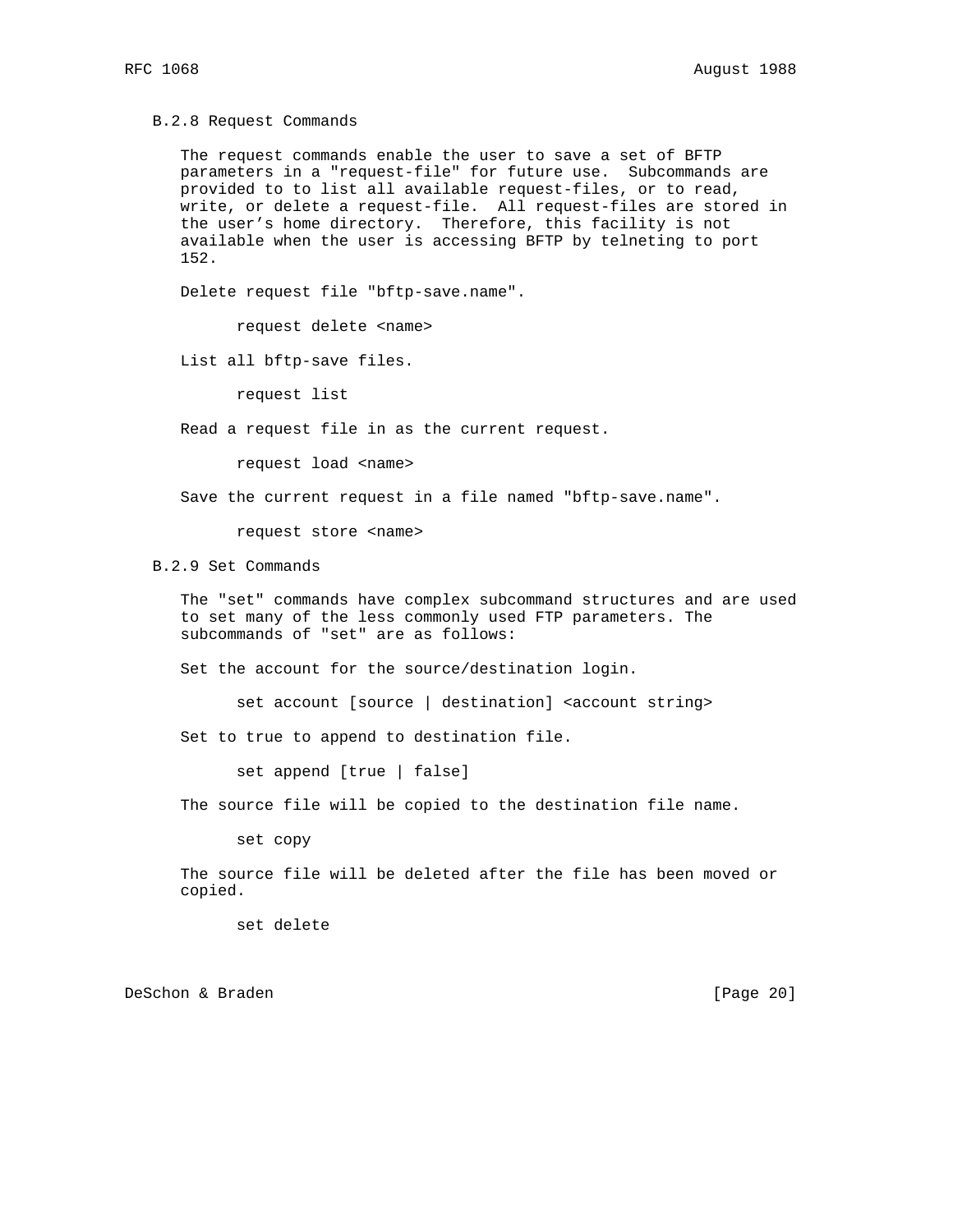Set the mailbox to which the results will be returned. The mailbox should be in standard internet format, for example: "deschon@isi.edu".

set mailbox <mailbox string>

Set the FTP transfer mode.

set mode [stream | block | compress]

The source file will be deleted after it has been copied.

set move

Set to true to transfer multiple files.

set multiple [true | false]

Set the port for the source/destination FTP connection.

set port [source | destination] <port number>

Set the FTP structure.

set structure [file | record | page]

 Set the FTP type and format / byte size parameters. Note that a normal text file is usually "ascii", and a "binary" file is often the same as an "image" file.

set type [ascii|ebcdic] [nonprint|telnet|carriage-control] or set type [image] or

set type [local] <br/>byte size>

 Set to true if the STOU command is to be used. If the STOU command is supported by the destination host, the file will be stored into a file having a unique file name.

set unique [true | false]

 Set to true to display full FTP conversations for "verify" and "transfer" commands.

set verbose [true | false]

DeSchon & Braden [Page 21]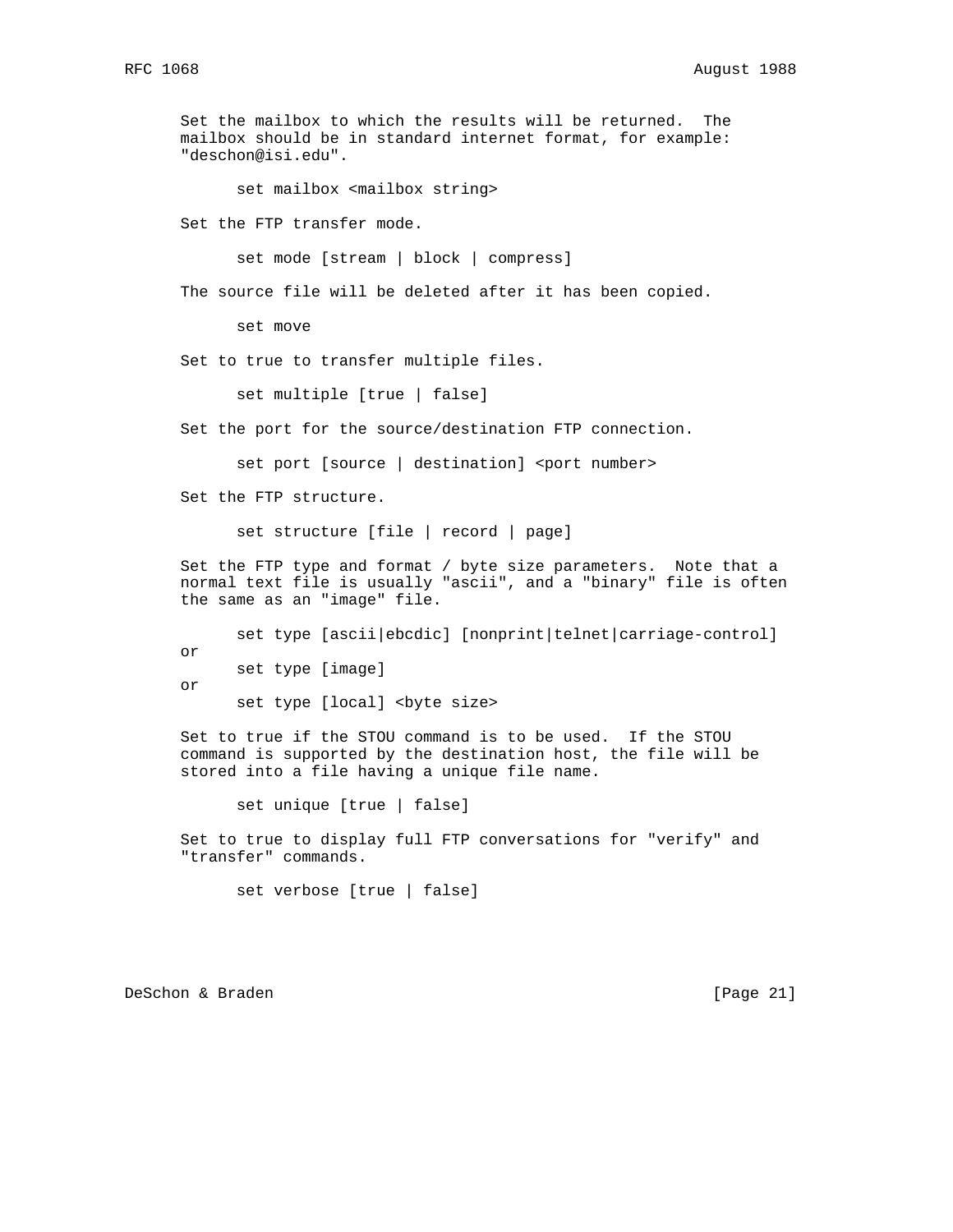B.2.10 Source Commands

Set the source directory.

sdir <directory name>

Set the source file name.

sfile <file name>

Set the source host, user, and password.

shost <host name/number> <login> <password>

B.2.11 Status Command

Display the current parameter values.

status

B.2.12 Submit Command

Submit the current request for background FTP.

submit

BFTP prompts for the following information:

 StartTime: <date and/or time> ReturnMailbox: <internet mailbox> RequestKeyword: <made-up keyword>

B.2.13 Time Command

 Set the start time, the starting retry interval, and the maximum number of tries.

 time <date and/or time> <minutes between tries> <maximum number of tries>

B.2.14 Transfer Command

Perform the current request in the foreground.

transfer

DeSchon & Braden [Page 22]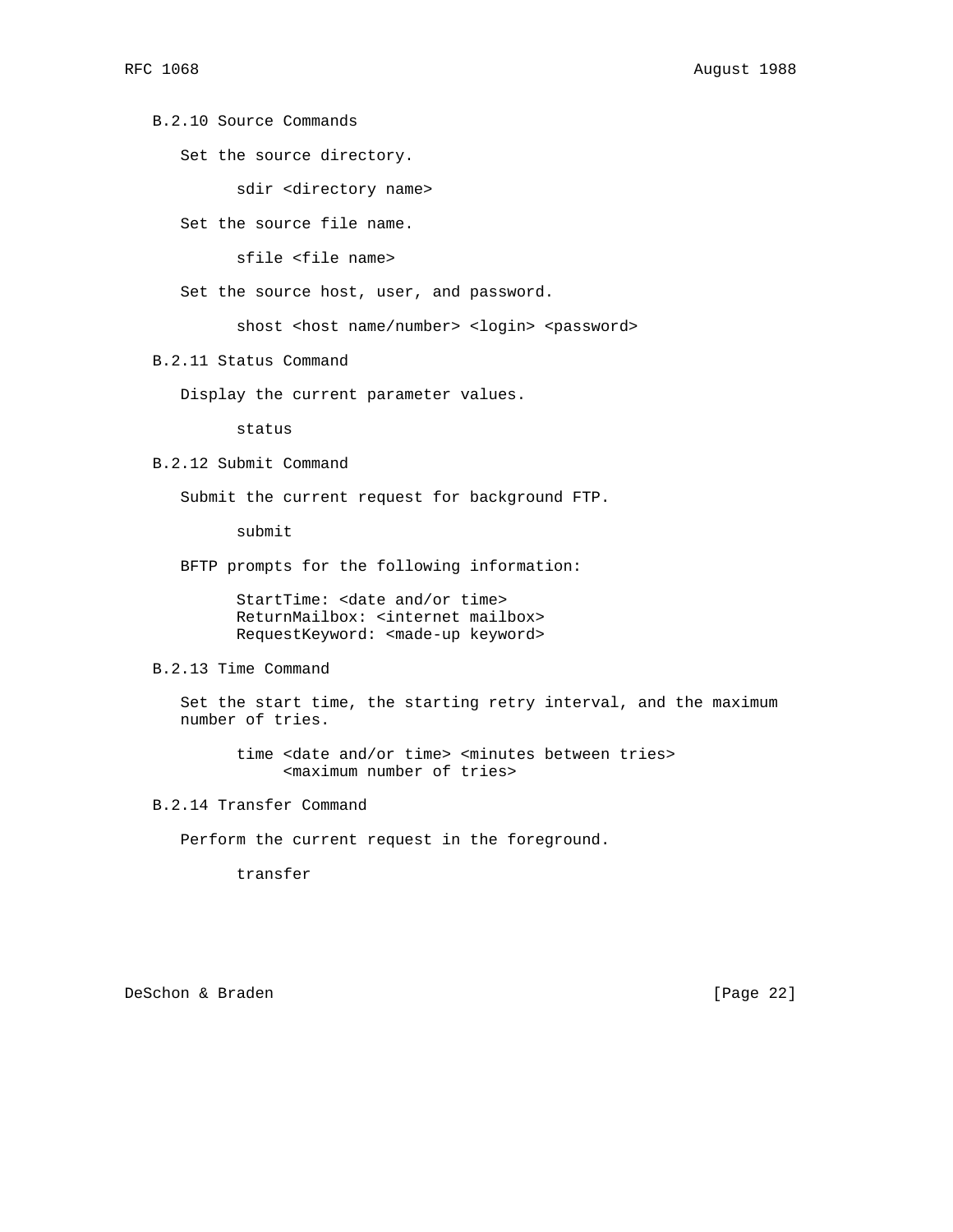# B.2.15 Verify Command

Make the connections now to check parameters.

verify

DeSchon & Braden [Page 23]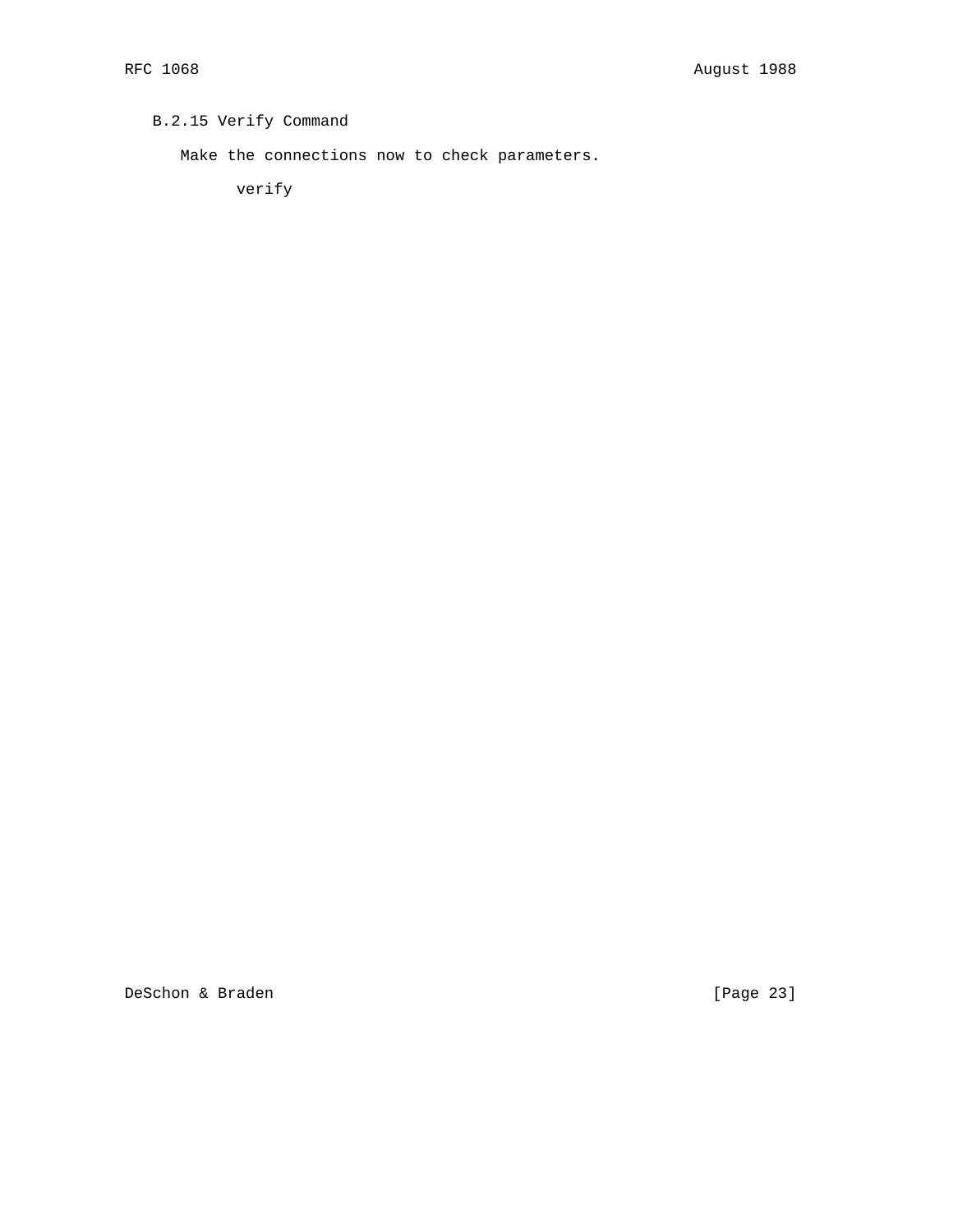```
Appendix C: Example BFTP User Script
   deschon.isi.edu 1% telnet hobgoblin.isi.edu 152
   Trying 128.9.0.42 ...
   Connected to hobgoblin.isi.edu.
  Escape character is '^]'.
   BFTP Server (hobgoblin.isi.edu)
   Background File Transfer: For help, type '?', 'help', or 'explain'.
   BFTP> prompt
   Copy/Move/Delete: copy
   Source --
       Host: deschon.isi.edu
       User: deschon
       Password:
       Dir: ./
       File: foo*
   Destination --
       Host: venera.isi.edu
       User: deschon
       Password:
       Dir: ./temp/
       File: foo*
   StartTime: Tue Oct 6 10:14:43 1987 (interval) 60 (tries) 5
   ReturnMailbox: deschon@isi.edu
   RequestPassword:
   BFTP> set multiple true
   BFTP> status
       Request type: COPY
       Source --
           Host: 'deschon.isi.edu'
           User: 'deschon'
           Pass: SET
           Acct: ''
           Dir: './'
           File: 'foo*'
           Port: 21
       Destination --
           Host: 'venera.isi.edu'
```

```
DeSchon & Braden [Page 24]
```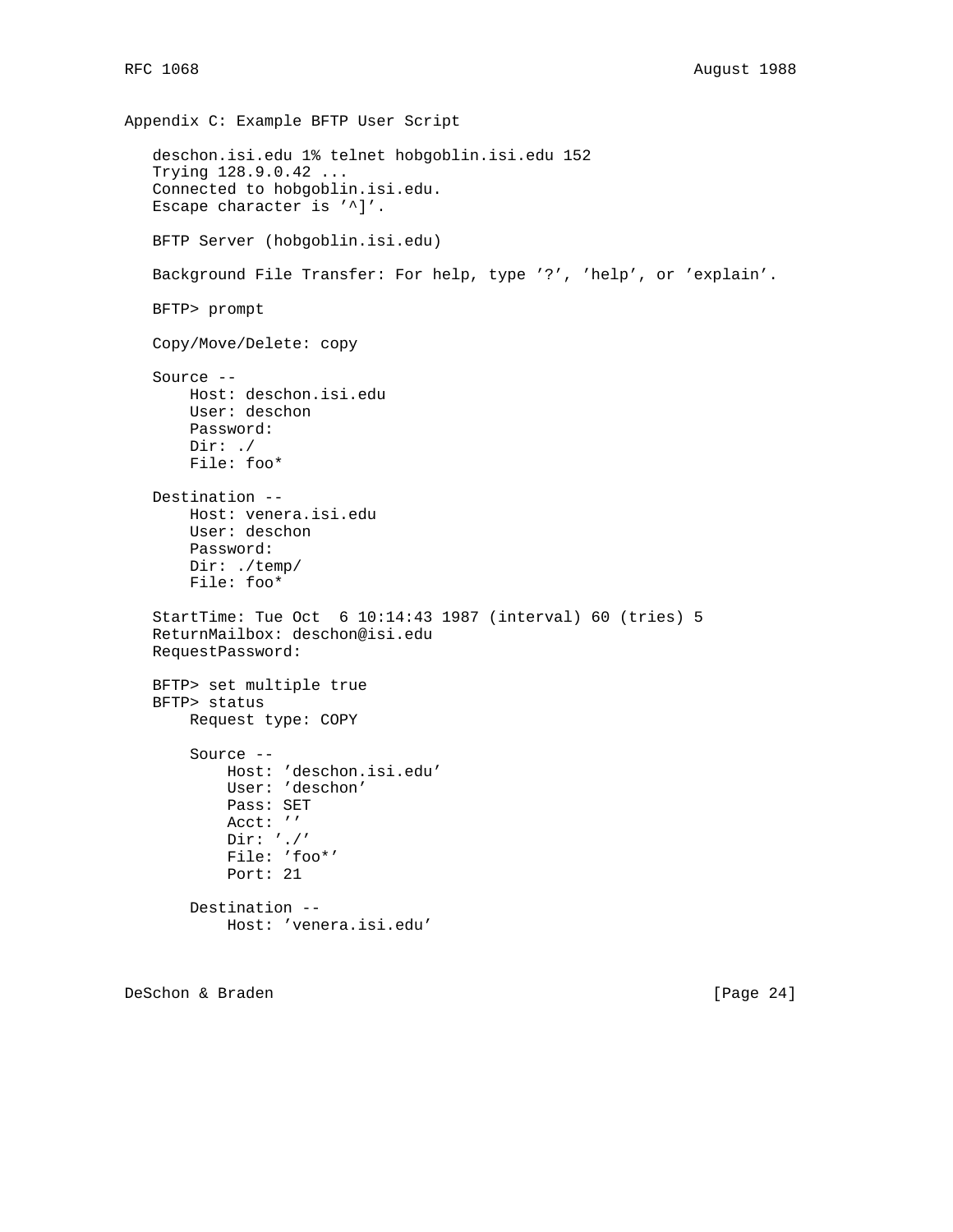User: 'deschon' Pass: SET Acct: '' Dir: './temp/' File:'foo\*' Port: 21 Structure: file, Mode: stream, Type: ascii, Format: nonprint Multiple matching: TRUE Return mailbox: 'deschon@isi.edu', Password: SET Remaining tries: 5, Retry interval: 60 minutes Start after Tue Oct 6 10:14:43 1987. BFTP> submit Checking parameters... Request bftp560538880 submitted to run at 10:14 Oct 6. BFTP> quit bye Connection closed by foreign host. deschon.isi.edu 2%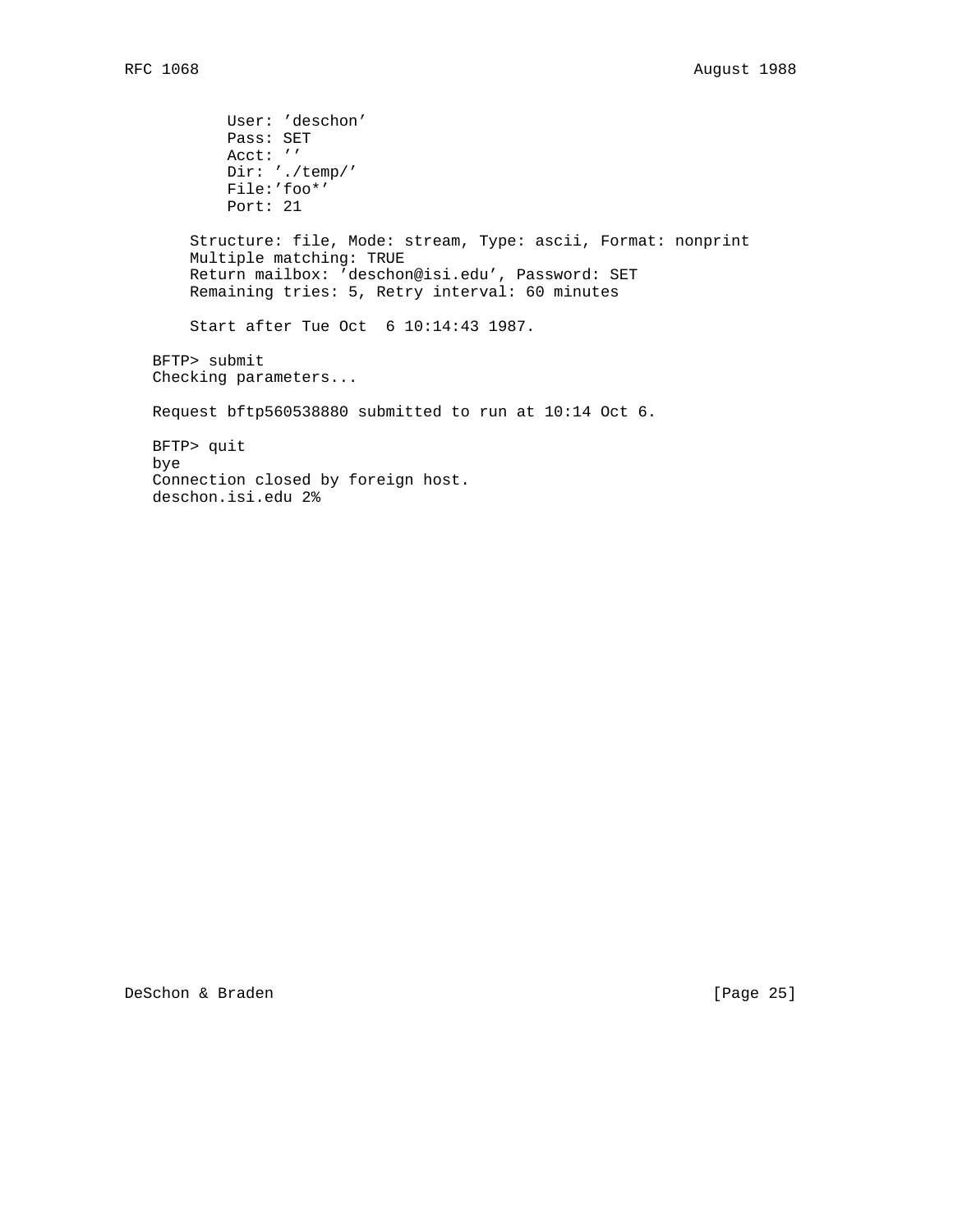Appendix D: Sample BFTP Notification Message Received-Date: Tue, 6 Oct 87 10:15:52 PDT Date: Tue, 6 Oct 87 10:15:47 PDT From: root (Operator) Posted-Date: Tue, 6 Oct 87 10:15:47 PDT To: deschon Subject: BFTP Results: bftp560538880 Request bftp560538880 submitted to run at 10:14 Oct 6. Tue Oct 6 10:15:22 1987: starting... Request type: COPY Source: deschon.isi.edu-deschon-XXX--21-./-foo\* Destination: venera.isi.edu-deschon-XXX--21-./temp/- Stru: F, Mode: S, Type: A N, Creation: STOR Multiple matching: TRUE Return mailbox: 'deschon@isi.edu', Password: SET Remaining tries: 5, Retry interval: 60 minutes Connect to: deschon.isi.edu, 21 deschon.isi.edu ==> 220 deschon.isi.edu FTP server (Version 4.7 Sun Sep 14 12:44:57 PDT 1986) ready. Connect to: venera.isi.edu, 21 venera.isi.edu ==> 220 venera.isi.edu FTP server (Version 4.107 Thu Mar 19 20:54:37 PST 1987) ready. deschon.isi.edu <== USER deschon deschon.isi.edu ==> 331 Password required for deschon. deschon.isi.edu <== PASS XXX deschon.isi.edu ==> 230 User deschon logged in. venera.isi.edu <== USER deschon venera.isi.edu ==> 331 Password required for deschon. venera.isi.edu <== PASS XXX venera.isi.edu ==> 230 User deschon logged in. deschon.isi.edu <== CWD ./ deschon.isi.edu ==> 200 CWD command okay. venera.isi.edu <== CWD ./temp/ venera.isi.edu ==> 250 CWD command successful. deschon.isi.edu <== PORT 128,9,1,56,4,106 deschon.isi.edu ==> 200 PORT command okay. deschon.isi.edu <== NLST foo\* deschon.isi.edu ==> 150 Opening data connection for /bin/ls (128.9.1.56,1130) (0 bytes). deschon.isi.edu ==> 226 Transfer complete. deschon.isi.edu <== PASV deschon.isi.edu ==> 502 PASV command not implemented. venera.isi.edu <== PASV

DeSchon & Braden [Page 26]